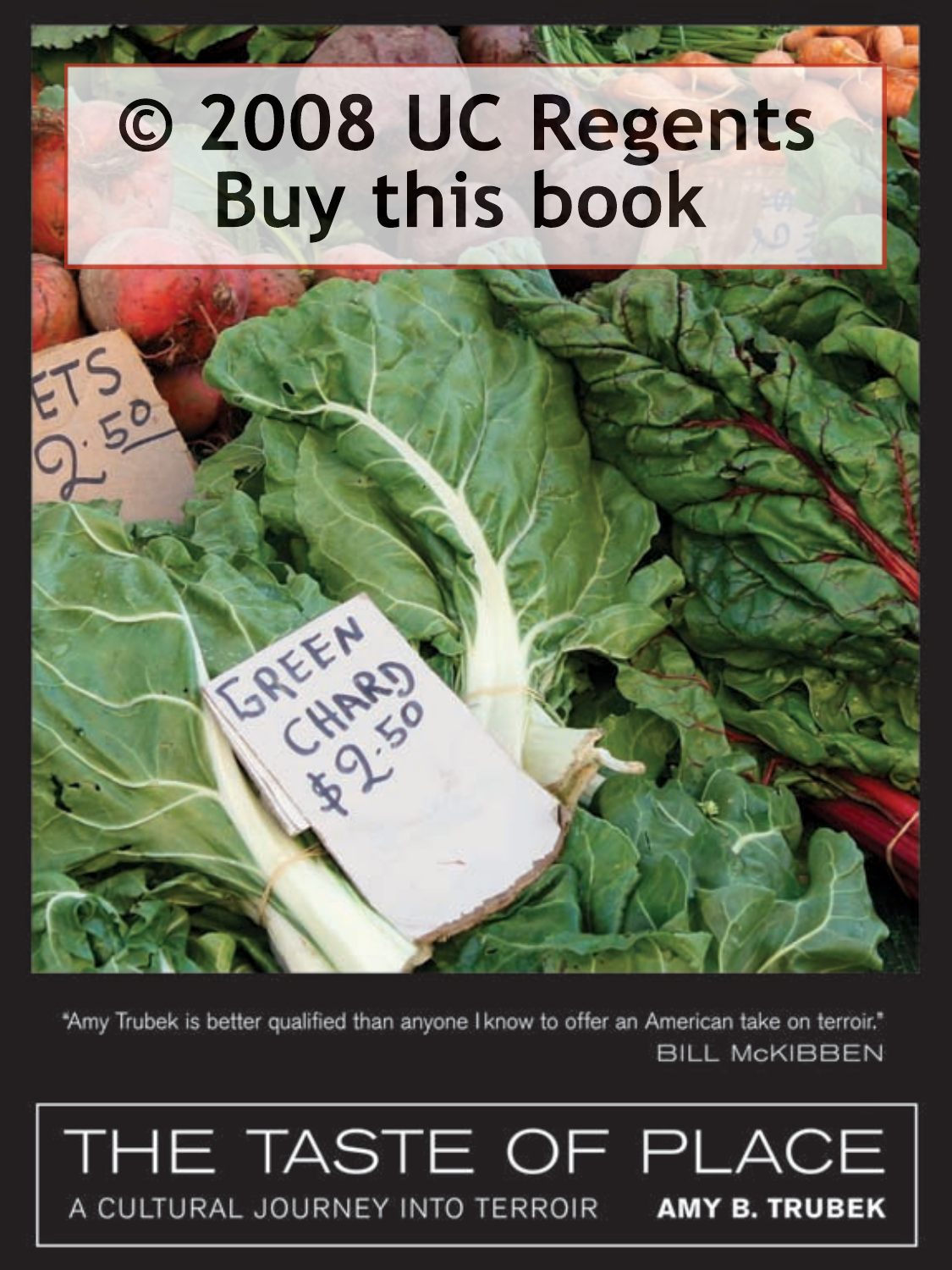University of California Press, one of the most distinguished university presses in the United States, enriches lives around the world by advancing scholarship in the humanities, social sciences, and natural sciences. Its activities are supported by the UC Press Foundation and by philanthropic contributions from individuals and institutions. For more information, visit www.ucpress.edu.

Parts of this book were previously published in different form and are reprinted here by courtesy of their original publishers: a section of chapter 1 in Carolyn Korsmeyer, ed., *The Taste/Culture Reader: Experiencing Food and Drink* (New York: Berg, 2005); parts of chapter 2 from Amy B. Trubek, "Incorporating *Terroir:* L'Affaire Mondavi Reconsidered," *Gastronomica: The Journal of Food and Culture* 4, no. 3 (summer 2004): 90–99, and "Wine Is Dead! Long Live Wine!" *Gastronomica* 6, no. 2 (spring 2006): 88–90; part of chapter 4 from Amy B. Trubek, "Tasting Wisconsin," *The Art of Eating,* no. 68 (2004); and part of chapter 5 from Amy B. Trubek, "Food from Here: Struggles and Triumphs at the Farmer's Diner in Vermont," *Expedition Magazine* 45, no. 2 (summer 2003): 22–25.

University of California Press Berkeley and Los Angeles, California

University of California Press, Ltd. London, England

© 2008 by The Regents of the University of California

```
Library of Congress Cataloging-in-Publication Data
Trubek, Amy B.
   The taste of place : a cultural journey into terroir / Amy B. Trubek.
     p. cm.—(California studies in food and culture)
  Includes bibliographical references and index.
  ISBN 978-0-520-25281-3 (cloth : alk. paper)
  1. Diet—United States. 2. Diet—France. 3. Food crops—United States. 4. Food crops—
France. I. Title.
TX360.U6T79 2008
641.3—dc22 2007008839
```
Manufactured in the United States of America

17 16 15 14 13 12 11 10 09 08 10 987654321

This book is printed on New Leaf EcoBook 50, a 100% recycled fiber of which 50% is de-inked postconsumer waste, processed chlorine-free. EcoBook 50 is acid-free and meets the minimum requirements of ANSI/ASTM D5634-01 *(Permanence of Paper).*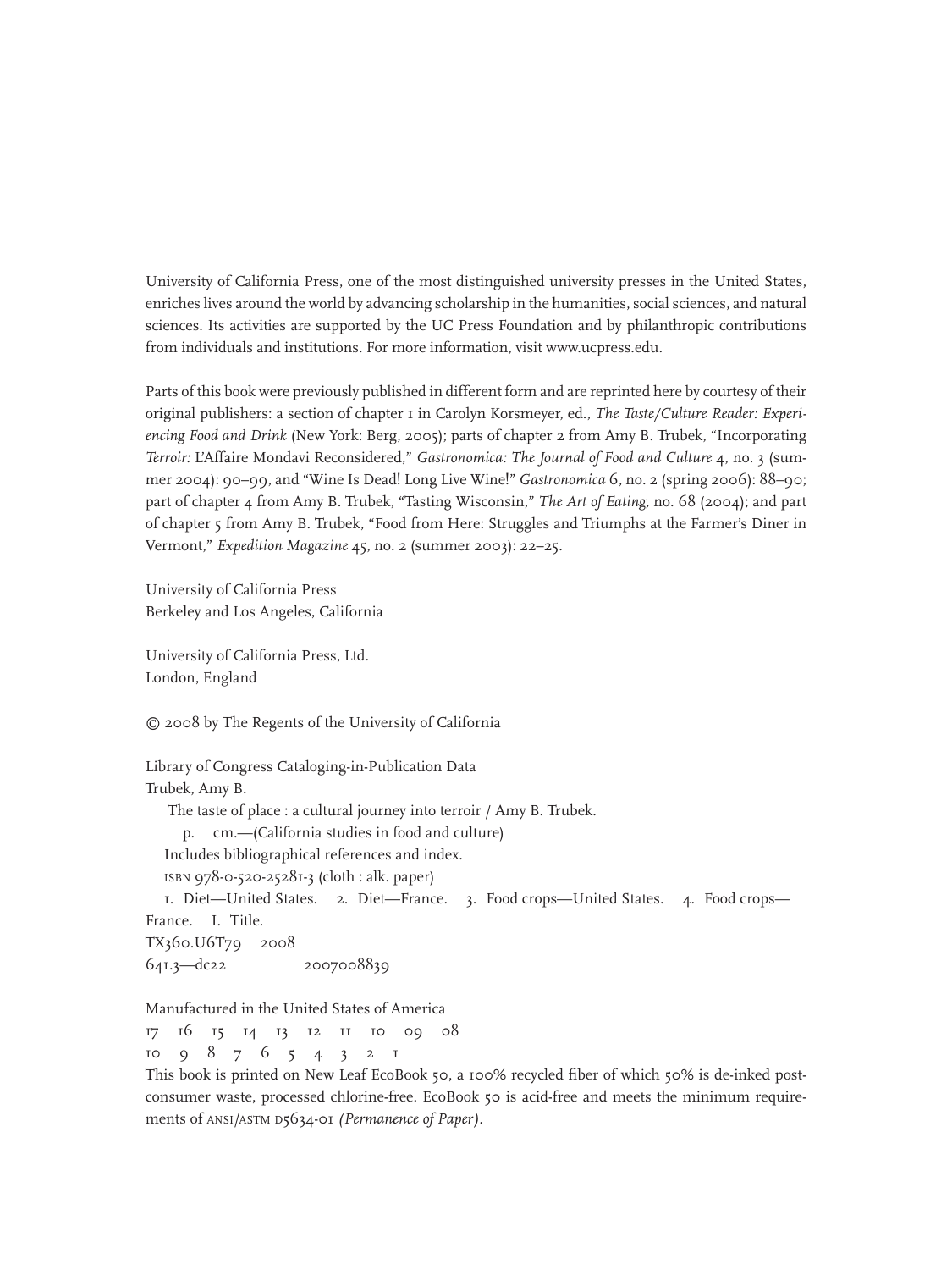#### **ONE**

# PLACE MATTERS

A REMARKABLE CONSISTENCY EXISTS IN DISCUSSIONS OF *TERROIR* AND *GOÛT du terroir* in France, a cultural sensibility that extends back over several centuries. In historical documents, government treatises, and contemporary conversation, everyone—be they journalists, farmers, vintners, bureaucrats, chefs, or citizens—does not adopt a point of view. Instead they consider terroir and goût du terroir to *reflect reality.* This fundamentalist mode always begins with a defined place, tracing the taste of place back from the mouth to the plants and animals and ultimately into the soil, creating a very Gallic twist on the oft-used American phrase "location, location, location." In France, food and drink from a certain place are thought to possess unique tastes. Thus, more than words, terroir and goût du terroir are *categories* that frame perceptions and practices—a worldview, or should we say a foodview? The agrarian roots of terroir best explain the origins and persistence of this foodview. Terroir and goût du terroir are categories for framing and explaining people's relationship to the land, be it sensual, practical, or habitual. This connection is considered essential, as timeless as the earth itself.

Agriculturalist Olivier de Serres says in his seventeenth-century treatise *Le theâtre d'agriculture et des mesnage des champs* that "the fundamental task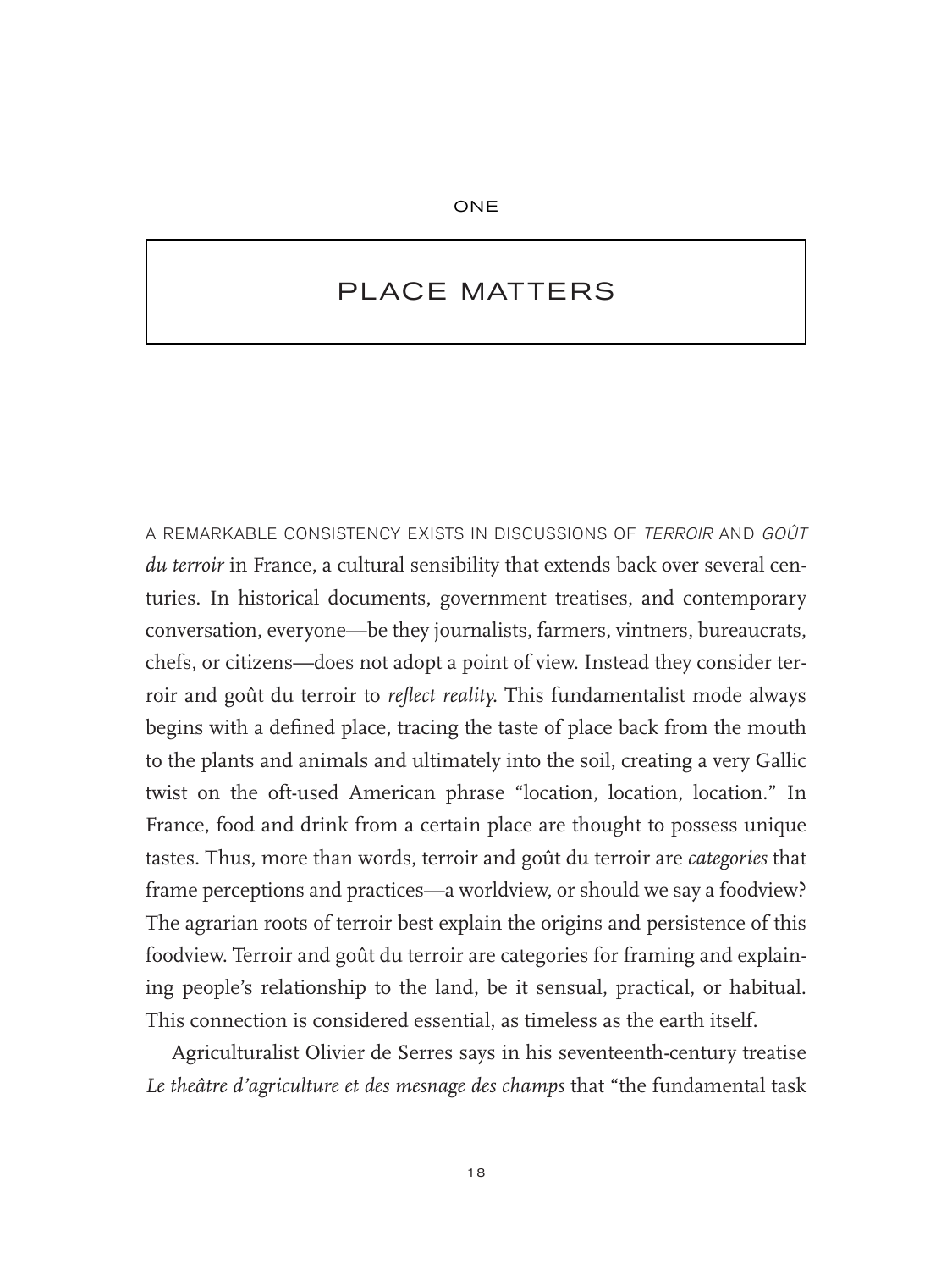in agriculture is to understand the nature of the *terroir,* whether it is the land of your ancestors or land recently acquired."1 Soil and roots are at the heart of French cuisine as well. In his discourse, places make unique tastes, and in turn such flavor characteristics and combinations give those places gastronomic renown. Le Grand d'Aussy, in his 1789 work *Histoire de la vie privée des français,* discusses French cuisine as the natural fruition of provincial agriculture, tracing back at least two centuries the connection between the cuisine and what "nature has seen fit to allow each of our provinces to produce."2 *Le cours gastronomique,* first published in 1808, includes a map of France that outlines the nation's borders and then charts the inner territory solely with agricultural products. Included are the wines of regions such as Bordeaux and the Rhone; Roquefort and Brie are named, with drawings of cheeses; and many charcuterie items such as sausages and cured hams are shown as well. Jean Anthelme Brillat-Savarin's *La physiologie du goût* (The physiology of taste), first published in 1826, is a catholic exploration of the physiology and culture of taste, replete with scientific, literary, political, and economic commentaries celebrating taste. He characterizes the ability to discern the natural origins of tastes as a "point of perfection": "[The] *gourmands* of Rome distinguished, by taste alone, the fish caught between the bridges from that which had been caught lower down.... And have we not plenty of *gourmands* who are able to indicate the latitude under which a wine has ripened, as certainly as a pupil of Biot or Arago can foretell an eclipse?" (emphasis mine). During the same period, Madame Adanson, in her influential and widely distributed book *La cuisinière de la campagne et de la ville,* lists cheeses by place name—Neuchâtel, Brie, Marolles, Cantal—and specifies the flavor characteristics and methods of proper storage of each. The flavor of the *fromage des Vosges,* Adanson writes, "is unique among all cheeses; the method of fabrication is a secret of the locality."3 In these analyses, the physical environment (soil, weather, topography), not the tiller of the soil,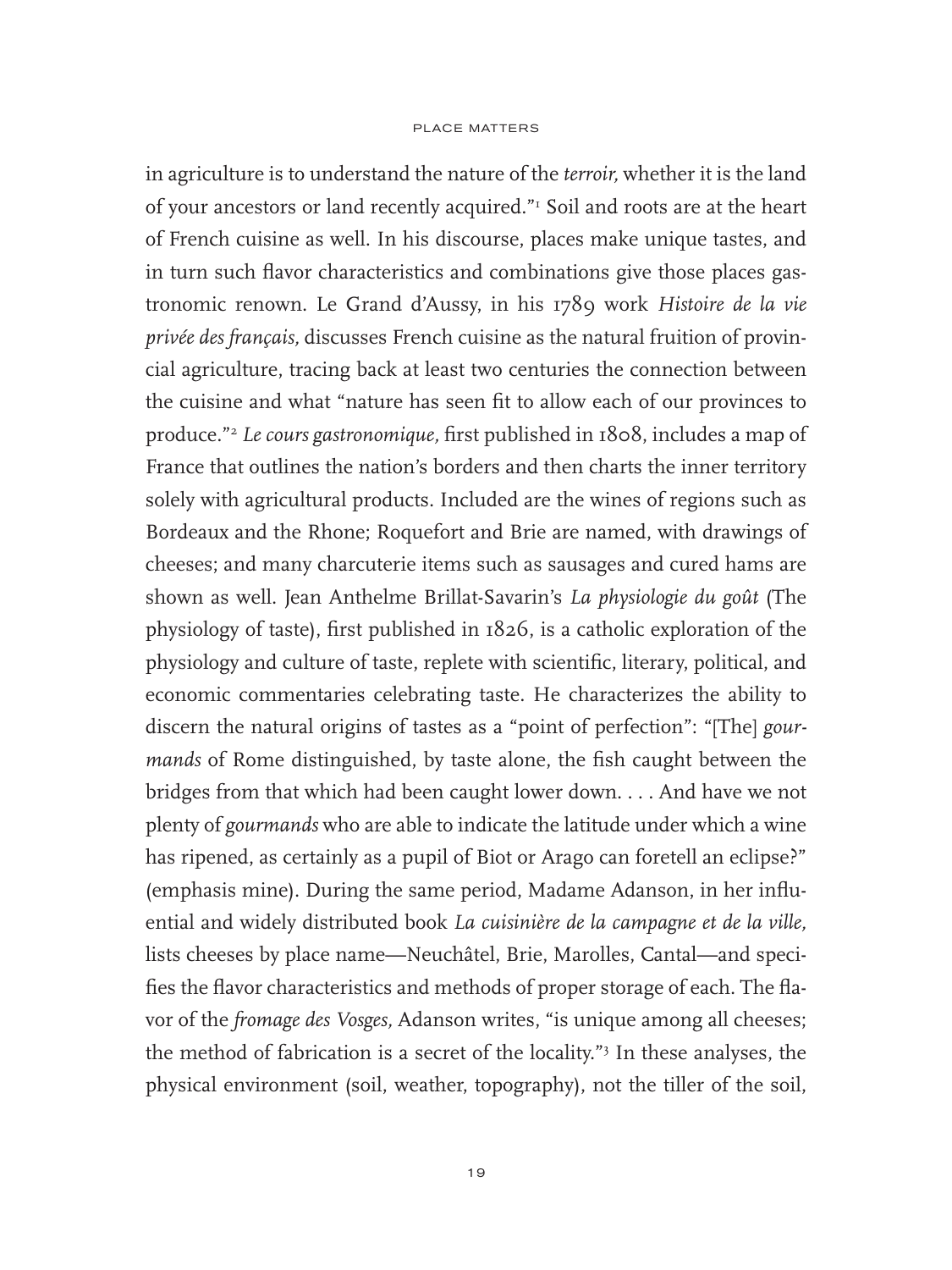[To view this image, refer to the print version of this title.]

FIGURE 1. Gastronomic map of France, 1830s. From Horace Raisson, *Le Code Culinaire*, COURTESY OF BARBARA K. WHEATON.

the shepherd, or the vintner, is the primary source of the distinctive tastes of French wine and cheese.

# CREATING THEIR OWN DESTINY

A closer examination of historical events tells a different story. The natural environment *influences* the flavors of food and beverages, but ultimately the cultural domain, the foodview, creates the goût du terroir. The taste of place does not originate with the Mesozoic-era collision of the African and Euro-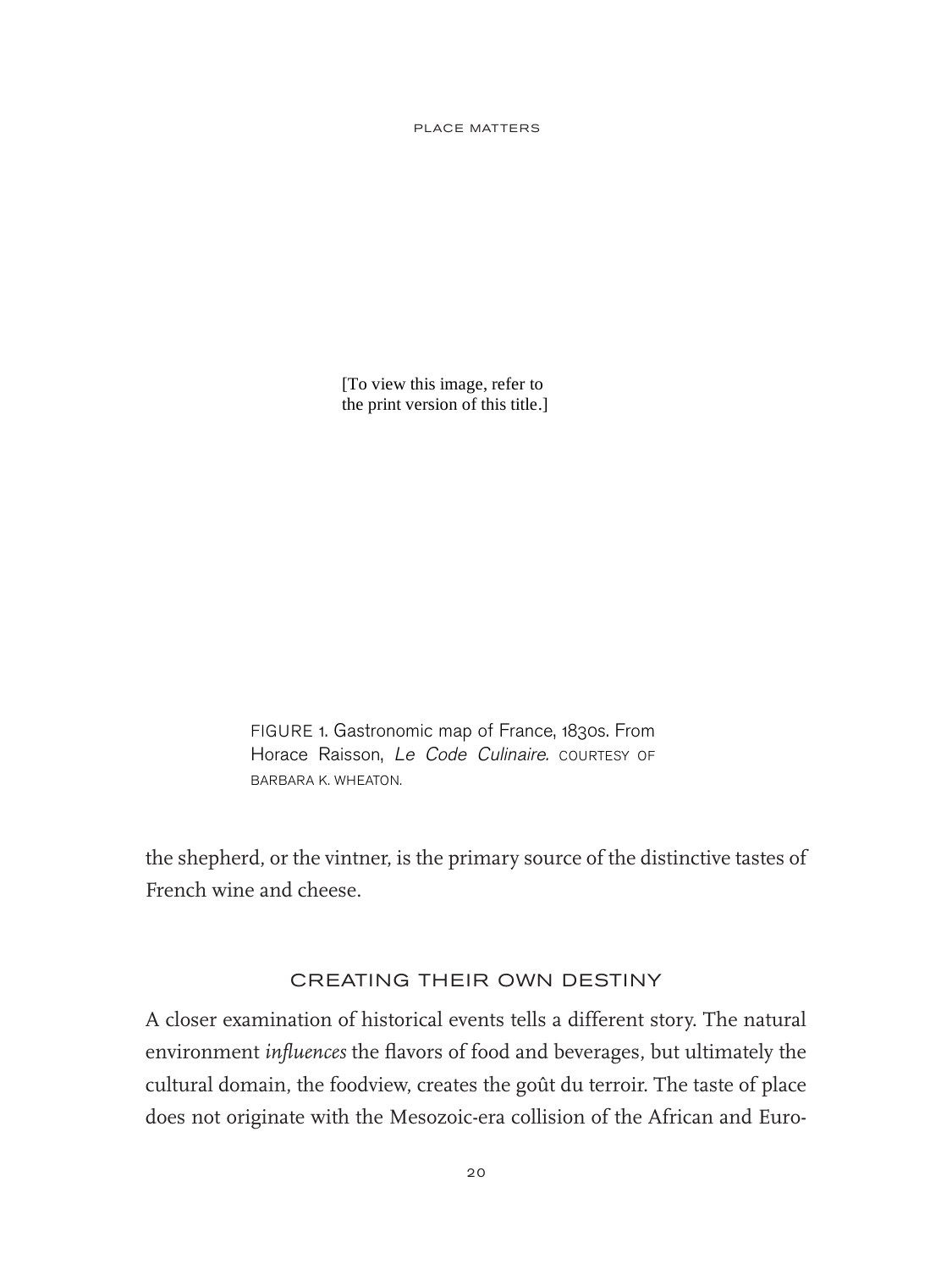pean continental plates that defined France's geography and geology. Rather, beginning in the early twentieth century a group of people began to organize around this naturalized interpretation of taste, for they saw the potential benefits of a foodview celebrating an agrarian and rural way of life. French *tastemakers*—journalists, cookbook writers, chefs—and *taste producers*—cheese makers, winemakers, bakers, cooks—effectively shaped how people tasted wine and food. The French terms used to describe those dedicated to food are *gastronomes,* tastemakers, and *les artisans des métiers de bouche,* taste producers; both are highly specific terms that more fully evoke the attention the French pay to food and drink than can be captured in an English translation. These advocates intervened into an everyday occurrence, eating and drinking, and guided the French toward a certain relationship between place and taste.

These tastemakers and taste producers worked hard to shape French judgments of the morsels and liquids that they put in their mouths. These artisans, critics, and commentators elaborated a new language of taste. This language was never purely aesthetic, however, but instead these new translations of taste were part of a dialogue with nature, in this case the agrarian countryside of France. And this was not merely a fanciful dialogue, the sort of raucous food talk that can happen at dinner parties and local cafés and then is all but forgotten the next morning. Nor was this new language merely another version of the utopian food visions characterized by the legend of the medieval Land of Cockaigne, where "cooked food—patés, meat pies, cakes, white bread—grows on trees."4 This grammar and syntax was built one ingredient at a time, from the ground to the table.

These men and women observed their world and decided to champion certain practices (small farms, regional dishes) and values (tradition, local taste) in order to make sure that they did not disappear. Their cultural and economic investments made the French word for *soil* signify so much: a sensibility, a mode of discernment, a philosophy of practice, and an analytic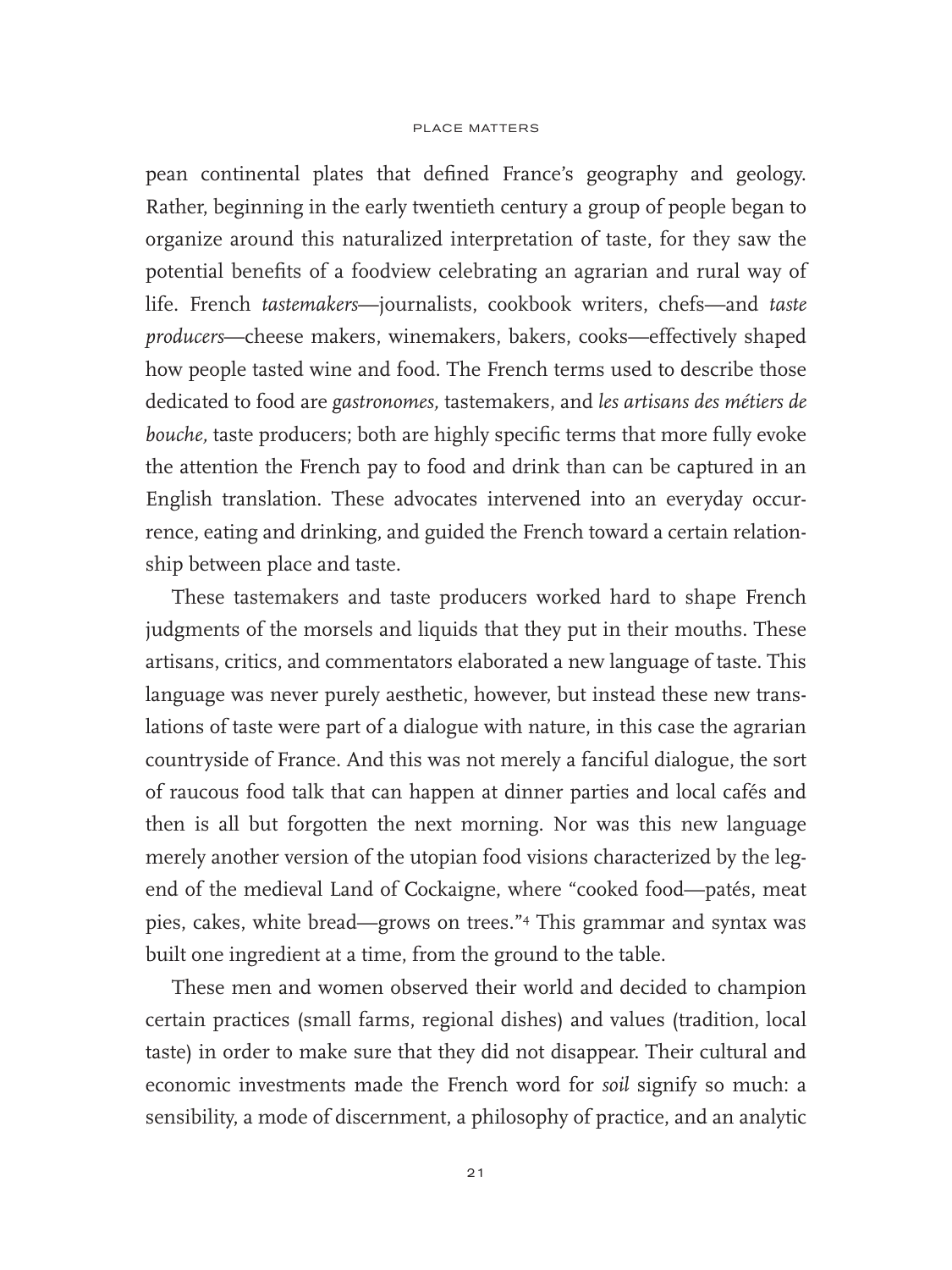category. What they *said* may have embraced the timeless and essential notion of mother Earth, but what they *did* was to create a vision of agrarian rural France and convincingly put it in people's mouths. These tastemakers and taste producers cared about taste and place and did not want traditional ways of growing, eating, and drinking to be lost. They made arguments linking place, taste, types of agriculture, and quality that helped protect certain forms of agricultural production and enabled France's modern regional cuisines. These discussions helped shape taste perceptions beyond France as well, for their claims about the taste of place have been adopted throughout the world. The question thus is how did a definition of terroir extending beyond an instrumental explanation of the soil to a more complex category emerge?

Terroir has been used to explain agriculture for centuries, but its association with taste, place, and quality is more recent, a reaction to changing markets, the changing organization of farming, and changing politics. By the late nineteenth century, everyday rural agricultural practices—a reliance on certain crops or livestock because they responded to the local climate and geography, harvesting the bounty of nearby rivers and seas—came to represent the building blocks of regional cuisines. A new connection emerged between how the French farmed, lived, and supped. Some historians examining the emergence of a unified interest in championing the relevance of terroir to French food and farming see geographer Paul Vidal de la Blache, who lived from 1845 to 1909, as a seminal figure.<sup>5</sup> He published his bestknown work, *Tableau de la géographie de France,* in 1903, and it has been in print ever since. Geography was in its infancy at the time, and the main influences on the field were ecology, evolution, and nationalism. Trained in history and literature, Vidal de la Blache spent most of his career involved in the field of geography, and at the end of his career he obtained a position as professor of geography at the University of Paris. Perhaps because of his initial training in history, he was interested in the human and social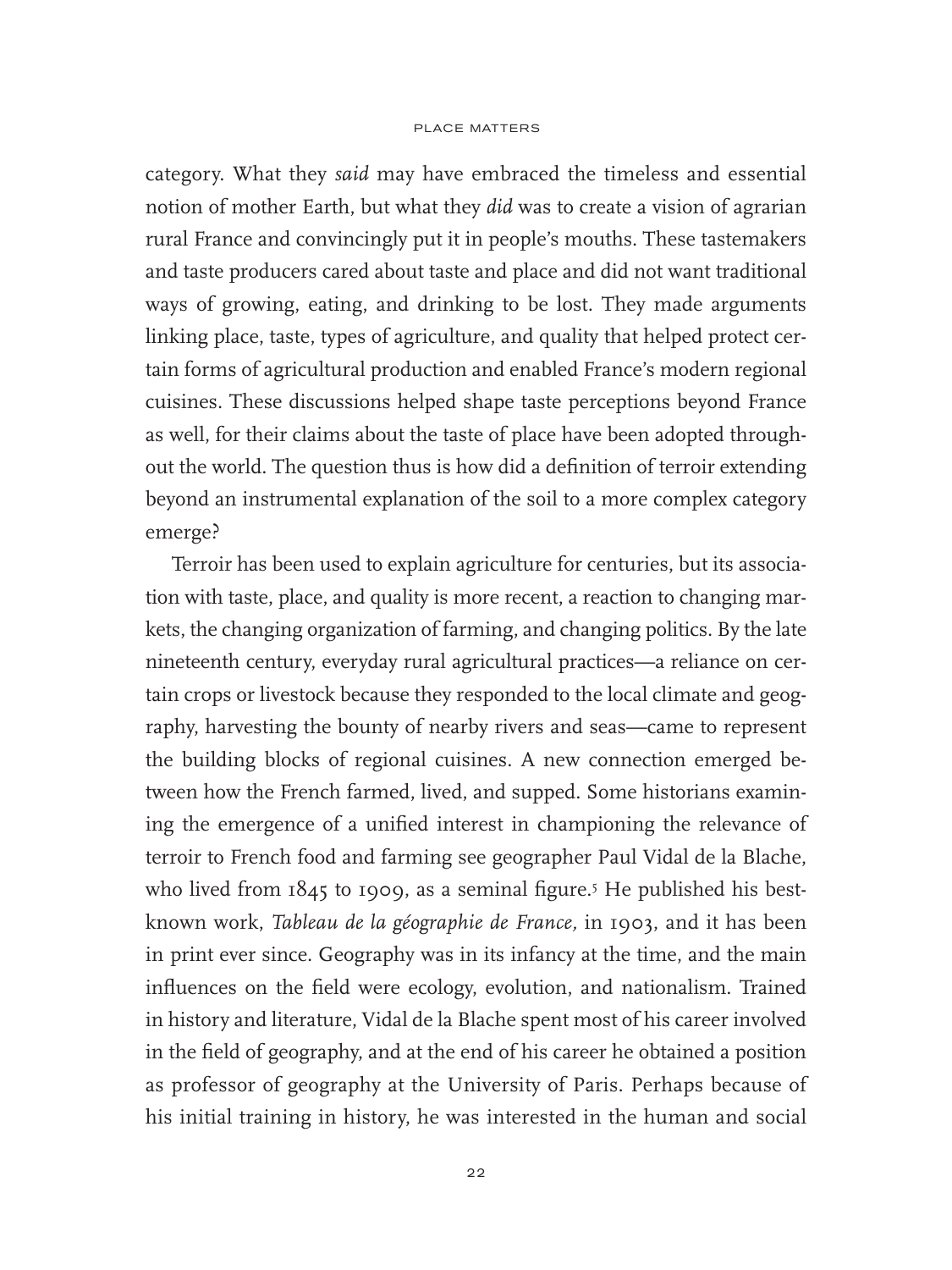dimensions of geography, and he became deeply involved in developing a regional geography. In doing so, he sought to understand the interaction between humans and their environment, emphasizing the *genre de vie,* or cultural dimensions.

In his introduction, Vidal de la Blache states, "What one hopes to explain in these pages concerns how can the history of a people be (or must be) incorporated in the soil of France? The rapport between the soil and the people is imprinted with an ancient character that continues through today." This essentialist argument, so powerful in early anthropology, geography, and other disciplines, can be interpreted negatively for its nationalistic and racist underpinnings that helped to justify oppressive and regressive policies during the late nineteenth and early twentieth centuries. In the case of food and drink, however, this book, with its focus on the specific and unique geographical conditions of different regions of France, served a different purpose by becoming an important cornerstone of attempts to affirm regionally based agriculture and cuisine.

Underlying Vidal de la Blache's analysis is the assumption that "environment determines the way of life *[genre de vie],* that is, the enduring features of existence in any particular locality."6 His book examines the geography of France region by region, focusing on the underlying geologic structures but also celebrating differences in regional character, including food and drink, along the way. Jean-Yves Guiomar sees Vidal de la Blache as a naturalist and romantic: "For Vidal, the characteristics of a way of life include the manner in which people situated themselves in a particular location, the type of dwelling they chose, and the design of their homes, all interpreted as a direct reflection of the nature of the soil."7 He created a timeless and essentialist portrait of the relationship of people to the land, affirming the already powerful cultural belief in the importance of the *pays* and *paysans* by focusing on the impact of geology (biological and physical) on regional economic and cultural life. Vidal de la Blache was also supported by the French state to create good maps of all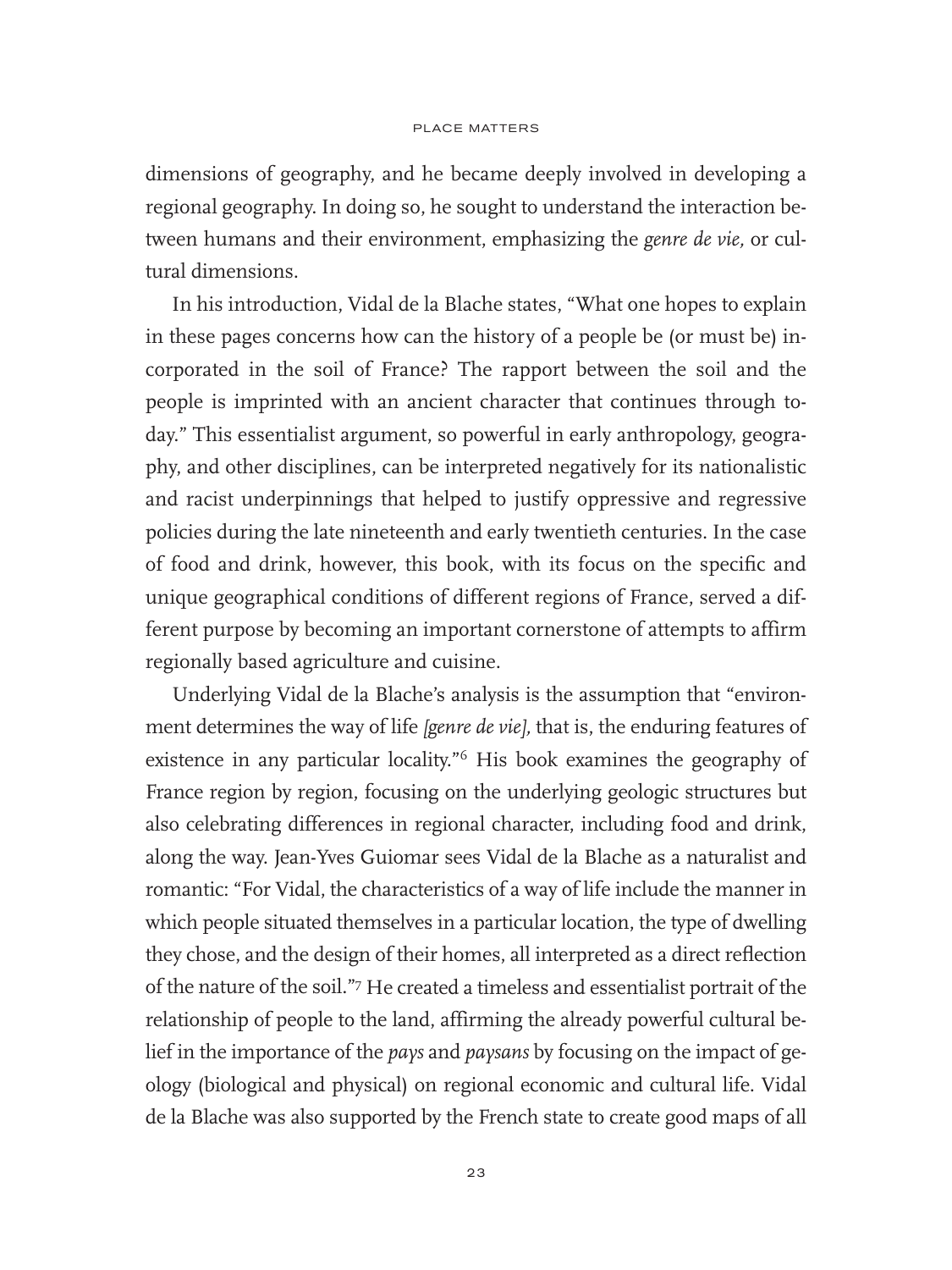the regions of France. This project, sponsored by the Minister of Public Education, Jules Simon, resulted in the Cartes Murales, larger maps of France and its regions that were distributed to schools throughout France.

Vidal de la Blache's scientific treatise did not directly address the economies of the regions. However, taste producers and tastemakers of the same period translated his geographic analyses into daily practices. The agrarian activism of the *vignerons* of Champagne, the AOC regulations and the regional movements of the early twentieth century, and the atlases and guides of Curnonsky were all influenced by his work. They used the timelessness of Vidal de la Blache's *genre de vie* and made it central to their argument for protection and preservation. Exploring their efforts explains the emergence of goût du terroir as a French cultural category.

### TASTE, TERROIR, AND THE FRENCH STATE

Grapes for wine historically have been one of France's largest agricultural products, and apparently *vignerons* were the first group of taste producers to realize the possibilities inherent in promoting the link between place and quality; they were the first to take this foodview and use it to their economic advantage. The 1855 Bordeaux wine classifications are considered the first attempt by those involved in wine production and sales to promote the quality of wines by their place of origin. They were developed internally by those involved in the Bordeaux wine industry, particularly wine brokers, to be used at the 1855 Exposition Universelle in Paris. These classifications, however, were not monitored by the French state. The use of ideas about place to make arguments about quality became increasingly important in the late nineteenth century, and it became part of a serious sociopolitical movement to protect French agricultural products in the early twentieth century, culminating with the founding of the Institut National des Appellations d'Origine in the 1930s and laws that supported the idea of *appellations d'origine contrôlées.*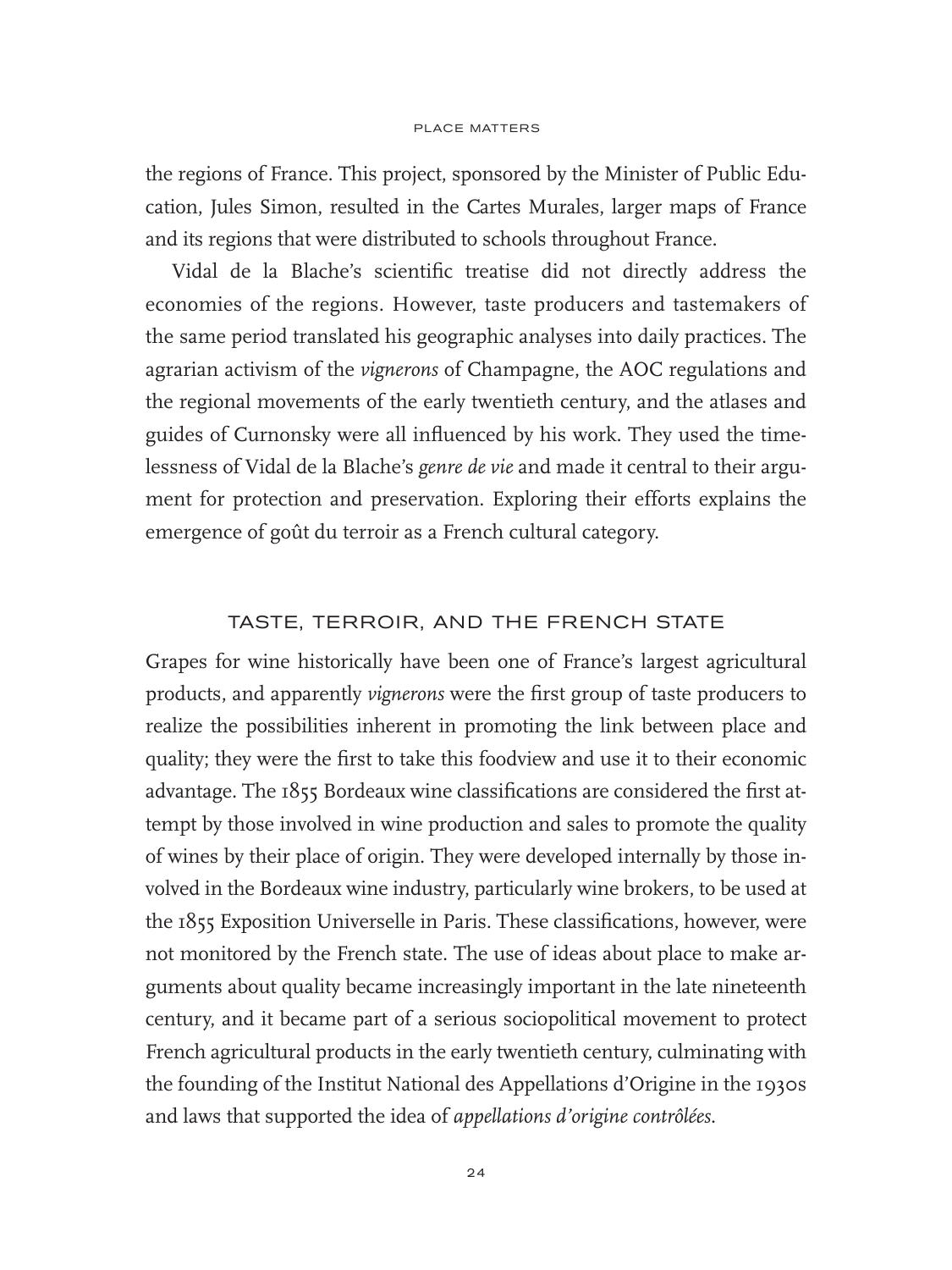Historian Kolleen Guy elegantly documents the initial efforts to create state-sanctioned and -supported controlled delimitations, establishing that terroir and the system of controlled appellations have a particularly French genealogy, beginning with champagne. By the belle époque era, champagne was an international commodity that symbolized France and Frenchness to elites around the globe, and the connection between commodity and nation was instrumental in initial justifications for the protection of champagne by the French state.

Guy's work, focusing on the period between 1890 and 1914, concerns both competing and allied interests of *vignerons* and *négociants* in the Champagne region at the turn of the century. Even at that time champagne was a beverage endowed with symbolic power and cultural capital. Historically, sparkling wines were an unintended product, the result of carbonic gas emerging from a secondary fermentation of yeasts. Many wines are capable of "sparkling," but champagne producers began to realize the upmarket potential of their sparkling beverage and worked hard to promote its distinctiveness. This was done with the creation of aristocratic genealogies and myths of patrimony, linking the drink, the place, and the producers to a storied past. Guy argues that by the belle époque, to drink champagne was to stake your claim to the civilized life. Champagne became a national brand in an international market, a commodity with tremendous symbolic and cultural capital. But who was reaping the rich rewards of the allure of champagne? As the eloquent *vigneron* René Lamarre states in the beginning of his editorial "Where Industry Meets Terroir," "I cannot repeat it enough: with the way that [wine] lists are drawn up today, within ten years people will no longer be acquainted with the name Champagne but with those of Roederer, Planckaert, Bollinger and it will not matter from which [grapes] these wines are produced."8

The elevated status of champagne among the international bourgeoisie in fact did little to contribute to the livelihoods of the laborers in the fields and much to threaten their identity. The local response was to turn to terroir,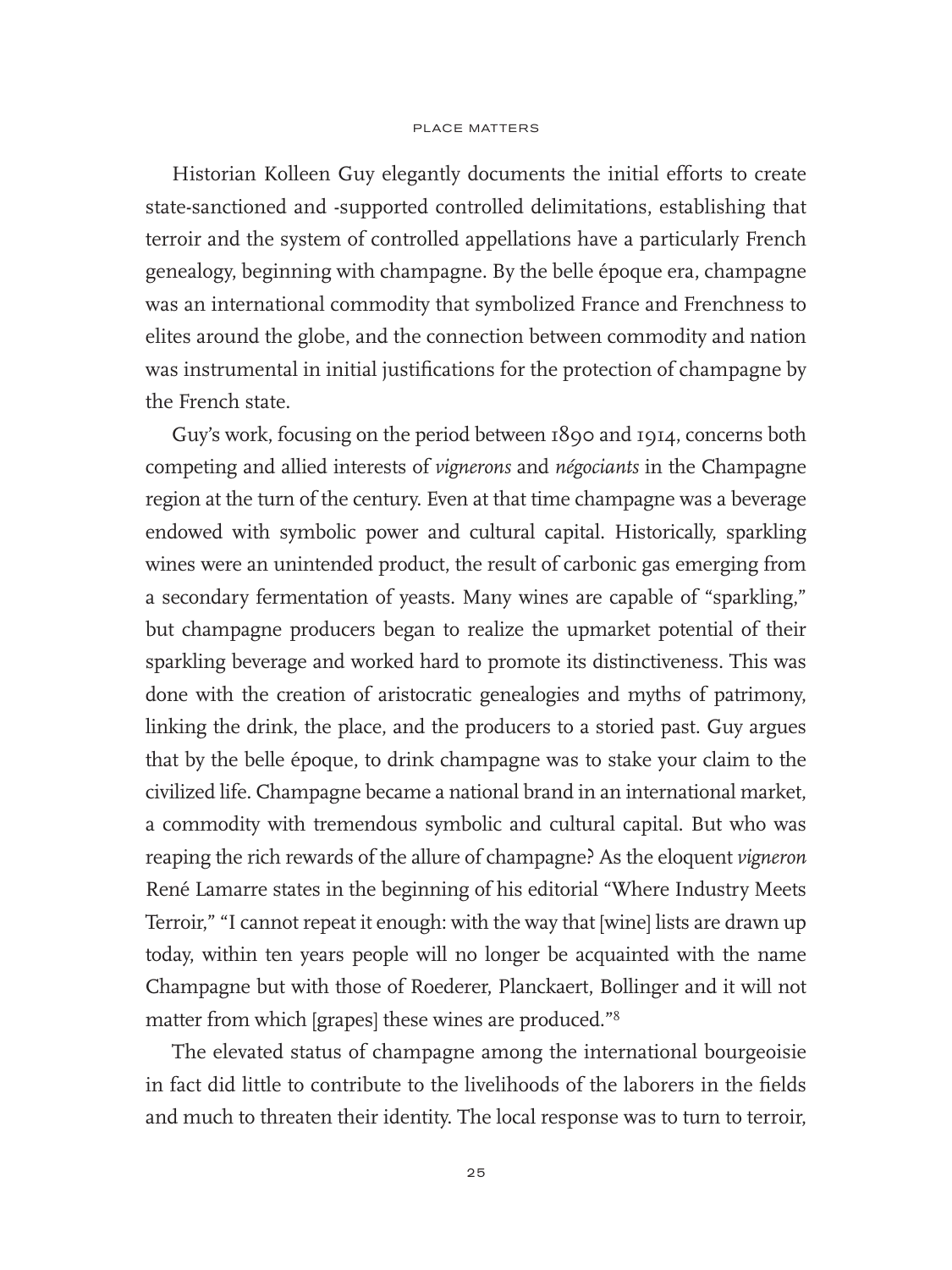to fight for champagne as a product of the soil rather than a placeless pretty label. The *vignerons* wanted to retain some proprietary rights to the name champagne, now used all over the globe, so they turned to the soil. The agrarian roots of the movement to create protection for place and products situate the history of terroir. The need to valorize the soils and grapes was particularly acute for growers in this region, since champagne is a blended wine, and large family estates dominated as *négociants,* responsible for crushing, blending, aging, and marketing the wines. Grapes and soil were the growers' only means of controlling the appropriation of champagne. A series of events, especially the phylloxera epidemic of the 1860s, which threatened *vignerons* and *négociants* alike, helped legitimate the idea that Champagne as a defined region was fundamental to the identity of champagne as a beverage, nationally or internationally.

As the link between taste and place evolved in the early twentieth century, taste producers, particularly the *vignerons,* involved the French state, arguing that legal and political means were needed to protect unique French products from international competition. They succeeded. The *vignerons* of the Champagne region were the first to use the legal system to create delimitations on production related to locale. The fundamental goal of the first law (initially passed in 1905, and then amended in 1908) was to protect against fraud; those who "falsely attributed the location of origin of the merchandise as a way to sell their goods" could be punished by law.9 This legal decree, however, did not deal with what made certain locations unique. By 1908 the law was made more specific, stating that a delimitation could concern a wine that had an association with a region that was "local, loyal, and constant,"<sup>10</sup> and Champagne was granted that status of "the first recognized regional delimitation."11 Certain areas were judged to be in the "Champagne region," and only wines produced in those areas could be sold with the "Champagne" label. This was the beginning of a system that protected and promoted French wine and would ultimately be extended to cheese and other products.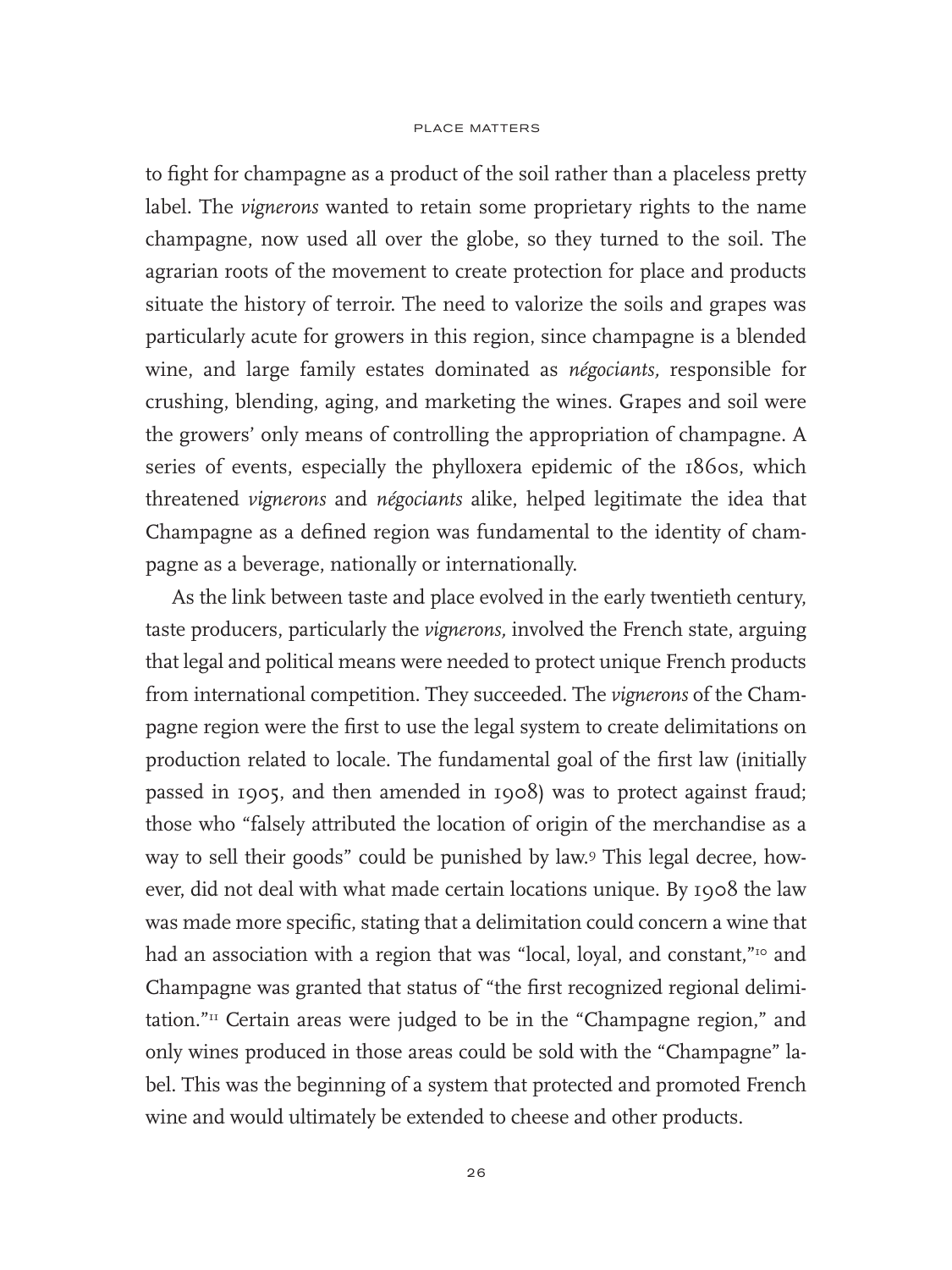This initial attempt to define legal boundaries for the production of wine, however, did not take into account notions of quality; no specific parameters were established for how wine was made, nor how much could be produced and sold in the marketplace. Thus one chronic problem for winemakers, overproduction and the resulting price depression, was not addressed. As a result, a series of protests was staged against initial government efforts to protect the wine industry. During the Champagne revolt of 1911, for example, many complained that the decisions about where the boundaries should be drawn for different wines, including Champagne, were politically manipulated.

Joseph Capus, a trained agronomist who worked on grapes and wine, was an instrumental figure in the development of the initial laws promoting delimitations and the subsequent refinements that led to the 1935 law creating the Institut National des Appellations d'Origine (INAO).12 A professor in the Gironde region, home to many vineyards, he eventually became the commissioner of agriculture there, and then finally the president of the INAO from its inception until his death in 1947. At the end of his life he wrote a report explaining the evolution of the *appellations d'origine contrôlées.* The main flaw of the early legislation, he felt, was that it concerned only provenance. Only in the revised legislation, first in 1919 and then in 1935, do "uniqueness" and "quality" come into play as important parameters.13 Capus outlines the barriers to creating a law that can adequately capture the true nature of the taste of place, saying that in the thirty-year period between the first and last law, an ongoing struggle occurred between the "theorists" and the "realists." The theorists, he argues, had the upper hand in the 1905 and 1919 versions of the law, and "the legislature considered place solely as a jurisdiction. They did not want to see the human dimension, or the technical dimension."14 In order to create a powerful link between wine and place, the guarantees must extend past place of origin to include "guarantees of authenticity as well."15 He expands on this notion, saying, "It is not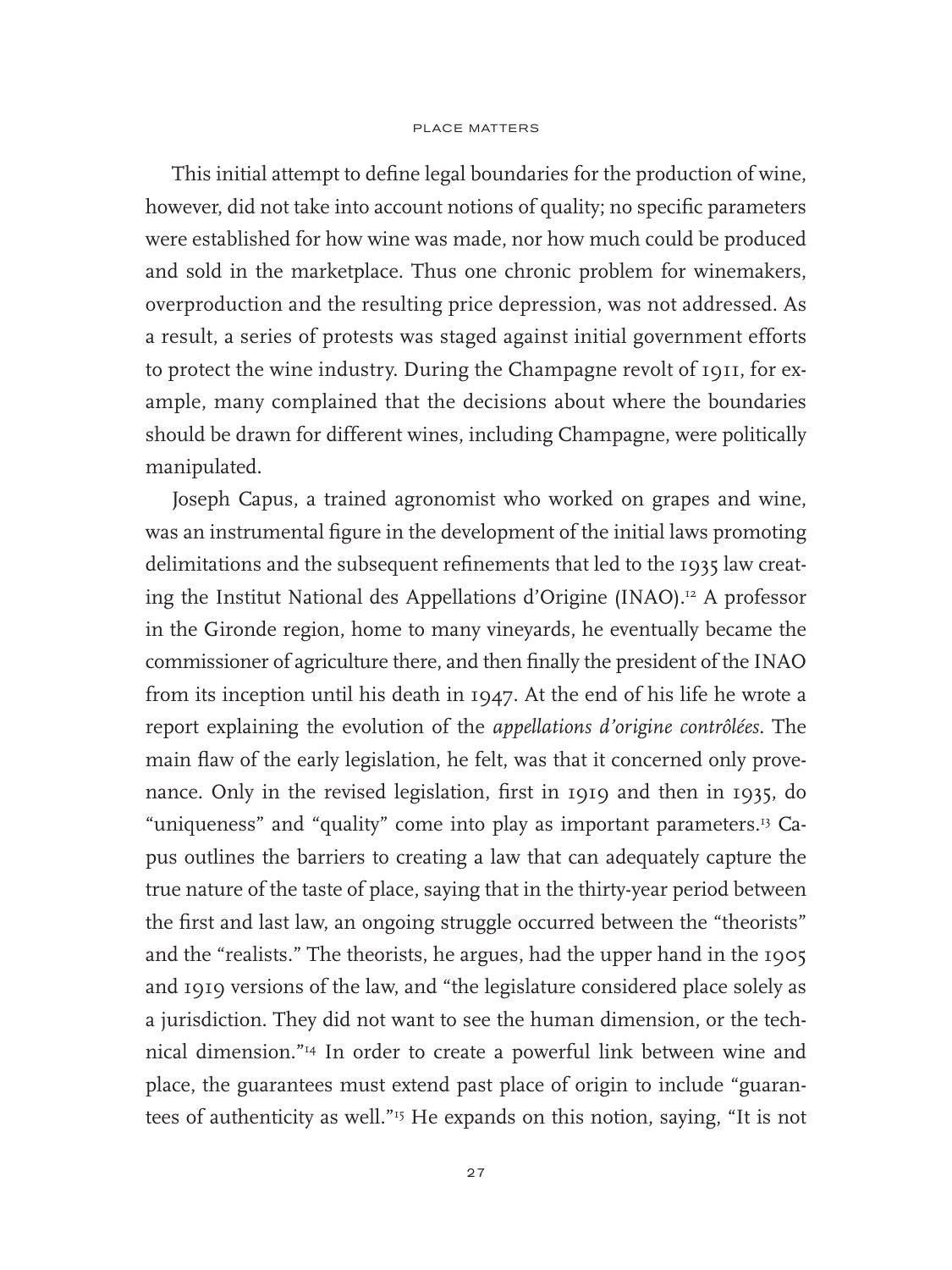sufficient simply to guarantee the product's authenticity, but also to assure the *quality* insofar as it can be measured by soil and grape variety."16 By 1935 terroir no longer functioned primarily descriptively, but it now also determined quality and authenticity.

In 1930 Capus became a member of the French senate, representing the Gironde, and he became a primary author of the legislation that finally linked taste, place, and quality, legislation that far surpassed previous regulations that focused on provenance. The 1935 law created a new regulatory agency within the French Ministry of Agriculture, an agency that would oversee all aspects of determining, monitoring, and promoting wines awarded the Appellation d'Origine Contrôlée designation. This was a first in French agricultural history: "Viticulture understood [before any others] the importance of collective organization in order to understand specific aspects of production, to research, maintain and promote quality, and also to protect and promote these products to consumers."<sup>17</sup> No other collective of producers came up with a similar integrated endeavor for some time, although the AOC system ultimately came to include cheese as well. In 1990 a new law was passed to give the opportunity for AOC status to any agricultural product, and so there are now AOC olive oils, lentils, and potatoes, to name just a few foods.

The Institut National des Appellations d'Origine has been part of the French Ministry of Agriculture since its inception. Despite the activist legacy behind its creation, the direct result of the organizing efforts of vintners and others, the institute's goal is to "protect terroir." As the official literature states:

It has been known from ancient times that certain lands are made more suitable to the creation of products that retain, and in fact draw out, the specific flavors of that place.

Due to this phenomenon, at the beginning of the century the idea was born to create the notion of the *appellation d'origine,* to acknowledge and protect it under the rubric of the Appellation d'origine contrôlée.<sup>18</sup>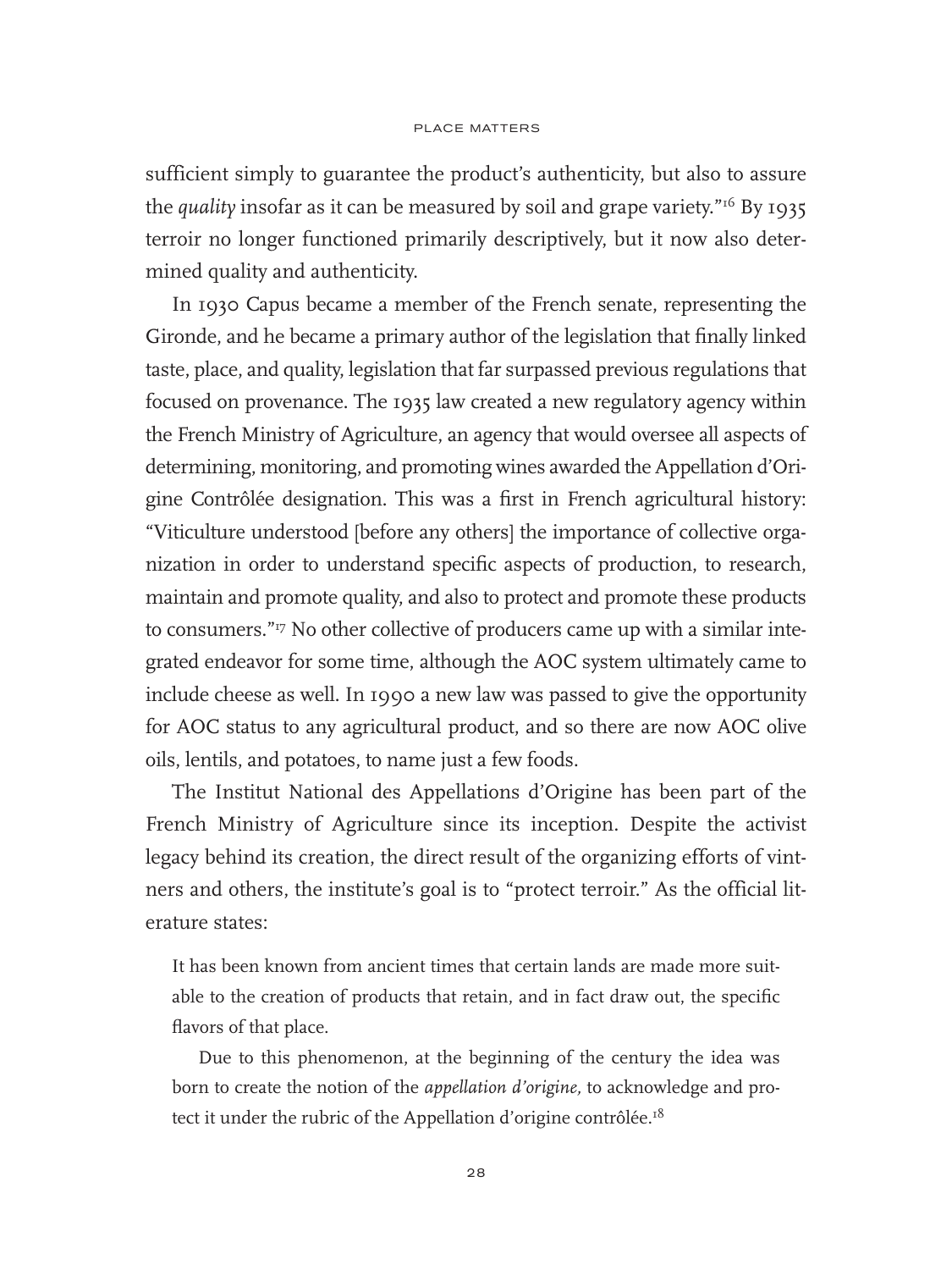Further on, the link between taste and place is elaborated: "The INAO was initially charged to *identify* wines and eaux de vie, *to codify* their usage for protection in France and abroad against all encroachments" (emphasis mine). Awarding a wine or cheese or any other food product the status of Appellation d'Origine Contrôlée put the official stamp on the connection between taste, locale, and quality.

Rural sociologist Elizabeth Barham analyzes the French AOC system and the link to terroir as an example of Karl Polanyi's theory of economic embeddedness, which argues that markets have always operated within environmental and social constraints. She sees label of origin systems as an example of "translating" nature by focusing on the production process, and she examines how this translation system becomes socially legitimized and reinforced. As she points out, "The legitimation process, to be effective, must be carried out not only within the territory of production but nested within multiple levels of coordination from the local to the global."19 She goes on to argue that terroir (which she says is a cultural concept) is used to create the legitimation for these place-based products. At another point she says that "what there is in nature to be known" is the basis of the AOC system, "rather than viewing nature as an obstacle to be overcome or controlled for production."20

From its very inception, the AOC system has rewarded the alliance of producers. The ability to get AOC status for a certain wine or cheese, or now an olive oil or another product, has always been based on a collective process. Individuals or corporations may not submit an application for AOC status. Instead, a group of producers must submit a dossier of required information, which goes first to a regional committee of the Institut National des Appellations d'Origine and then, if approved, to a national committee. The national committee then appoints a review committee that includes professionals from the submitting region, and this committee ultimately makes a recommendation to the national body. If the producers' dossier is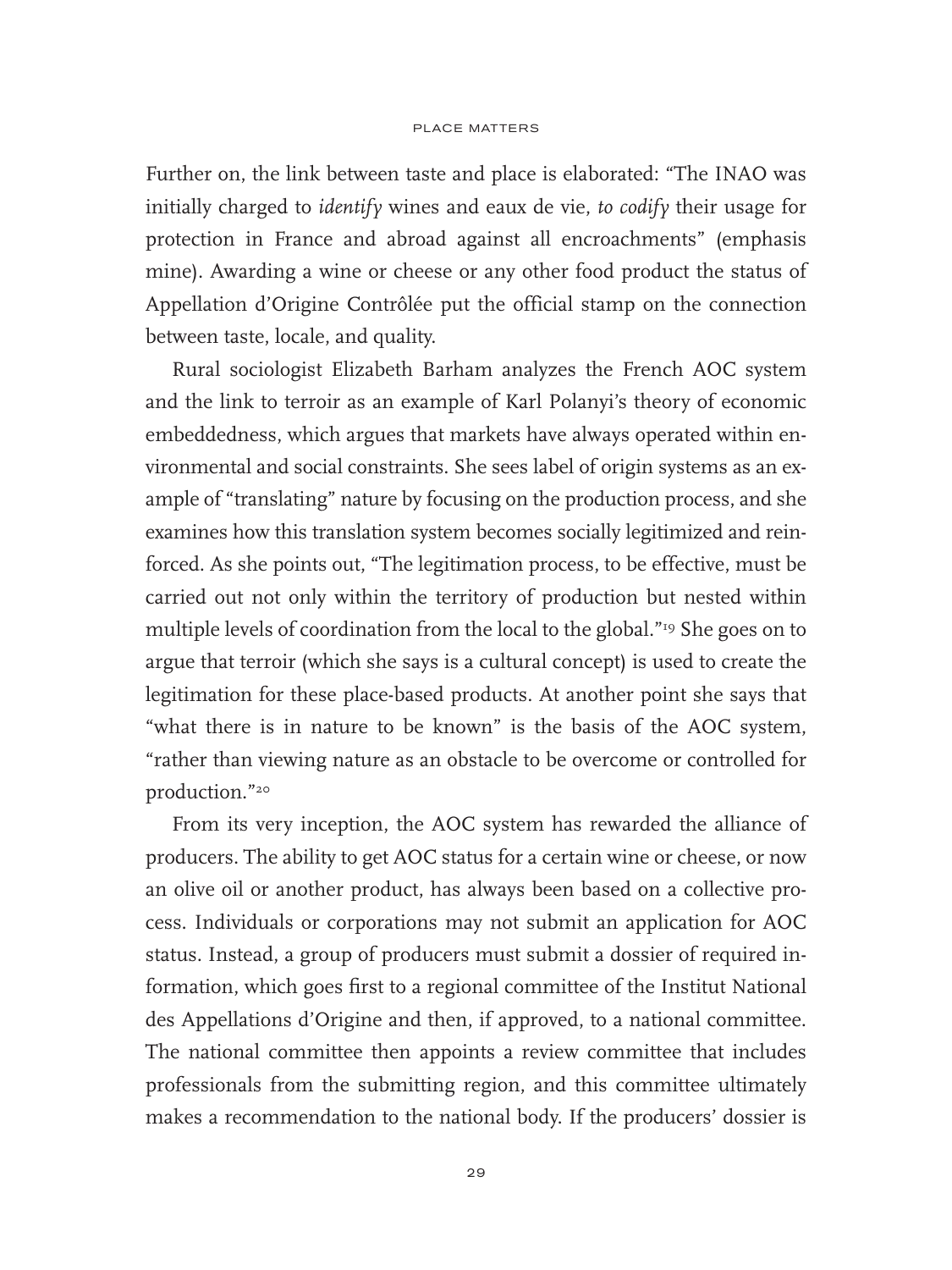accepted, the Ministry of Agriculture then fixes the boundaries of the appellation and makes it into law. As Barham points out, this process, which starts locally, is codified nationally, and also has implications for global markets: "The new appellation is now protected as the collective property of the producers, as well as part of the agricultural, gastronomic and cultural heritage of France."<sup>21</sup> Because of the complex framework of environment, agriculture, and tradition that ultimately defines terroir, many technical consultants must be involved in order to both operate and monitor the AOC system. Geologists, soil scientists, plant scientists, anthropologists, sociologists, and historians all get involved. In addition, tasting panels are organized for all proposed AOC foods and wines to determine their *typicité,* or shared sensory dimensions, and these tasters can have a say in the final specifications for the product. One cannot overemphasize the importance of terroir in every step of the process of obtaining legitimation for placespecific foods and drinks in France. In one study involving INAO agents, those who oversee the processes of both getting AOC status and maintaining it, terroir was selected as the most important concept used in their everyday work.<sup>22</sup>

In an explanation of the Appellation d'Origine Contrôlée system and the management of terroir, the INAO states that the AOC system provides the tools growing regions can use to fully take advantage of their resources: "With the extraction of the specifics [or characteristics] of their *terroir,* and the search to value and protect the agricultural possibilities in a geographic zone, AOC products can be genuine instruments for managing and supporting territory." But the consumer also needs to be involved in order for the system to work. Whereas "standardization leads to delocalization... [the AOC system] supposes that the consumer takes the initiative, recognizes the superiority of a strongly identified product and agrees to pay the price."23 The INAO therefore oversees how food and wine is made locally,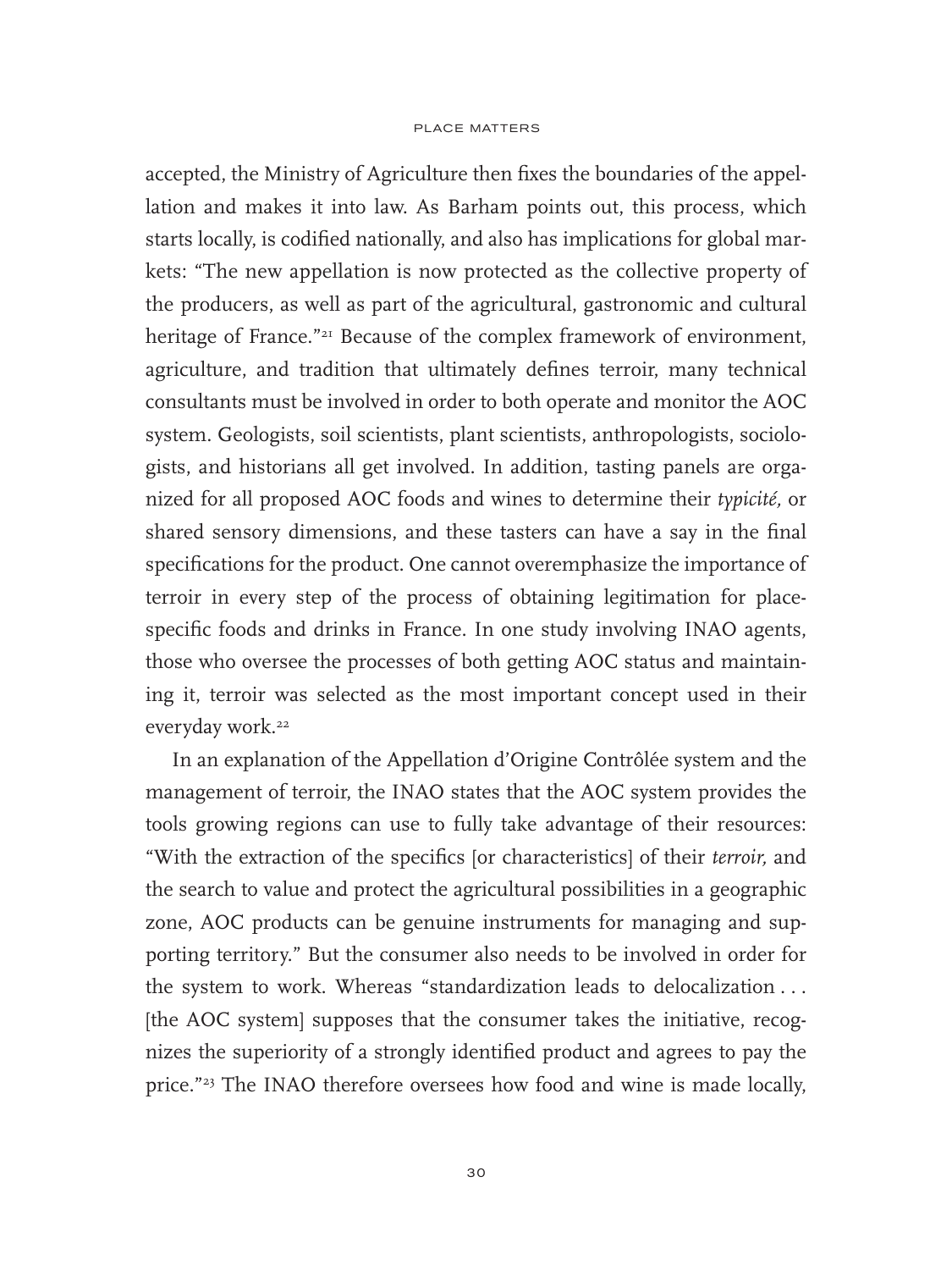but it also encourages the consumer to find and appreciate those items. The award of AOC status provides producers in the growing region with the economic, political, technical, and marketing support of a government agency. And as Barham points out, the process of obtaining AOC status is heavily subsidized by the French government.<sup>24</sup> From the point of view of the INAO, places create distinct tastes. The mission of the institute, which uses an essentializing definition of terroir, is to be a steward of the relationship between locale and flavor, and to encourage everyone to agree that they can taste place.

With the AOC laws and the founding of the INAO, in effect, a sensibility, or a foodview, became the rationale for laws and government policy that shaped people's approach to growing food and wine for the entire twentieth century through today. Now part of the Code de la Consommation, the rules and regulations of the AOC system *guarantee* the possibility of local control, thus keeping the knowledge and the power in the hands of the growers, the vintners, and others in each agricultural region. As one legal scholar puts it, the "effects of the AOC system are both *célebré* and *célèbre* in France, that is 'celebrated' in the sense of 'famous' and in the sense of 'revered.' "25 He also points out that the AOC laws protect *both* the natural and human elements involved in the creation of these distinctive foods and wines, and give farmers "claims of entitlement" and government support far beyond anything available in the United States.<sup>26</sup> The implementation of the AOC system guaranteed that food and wine in France could, and would, stay connected to place. When discussing the French preoccupation with memory, identity, and heritage across many cultural arenas—including cuisine, but also museums and heritage sites—several social scientists concluded that "it could be argued that *appellation contrôlée* is a notion that has spread to the whole fabric of France."27 Fixing practices to a certain time and place, and then creating value for these practices, they argue, is now a larger cultural undertaking.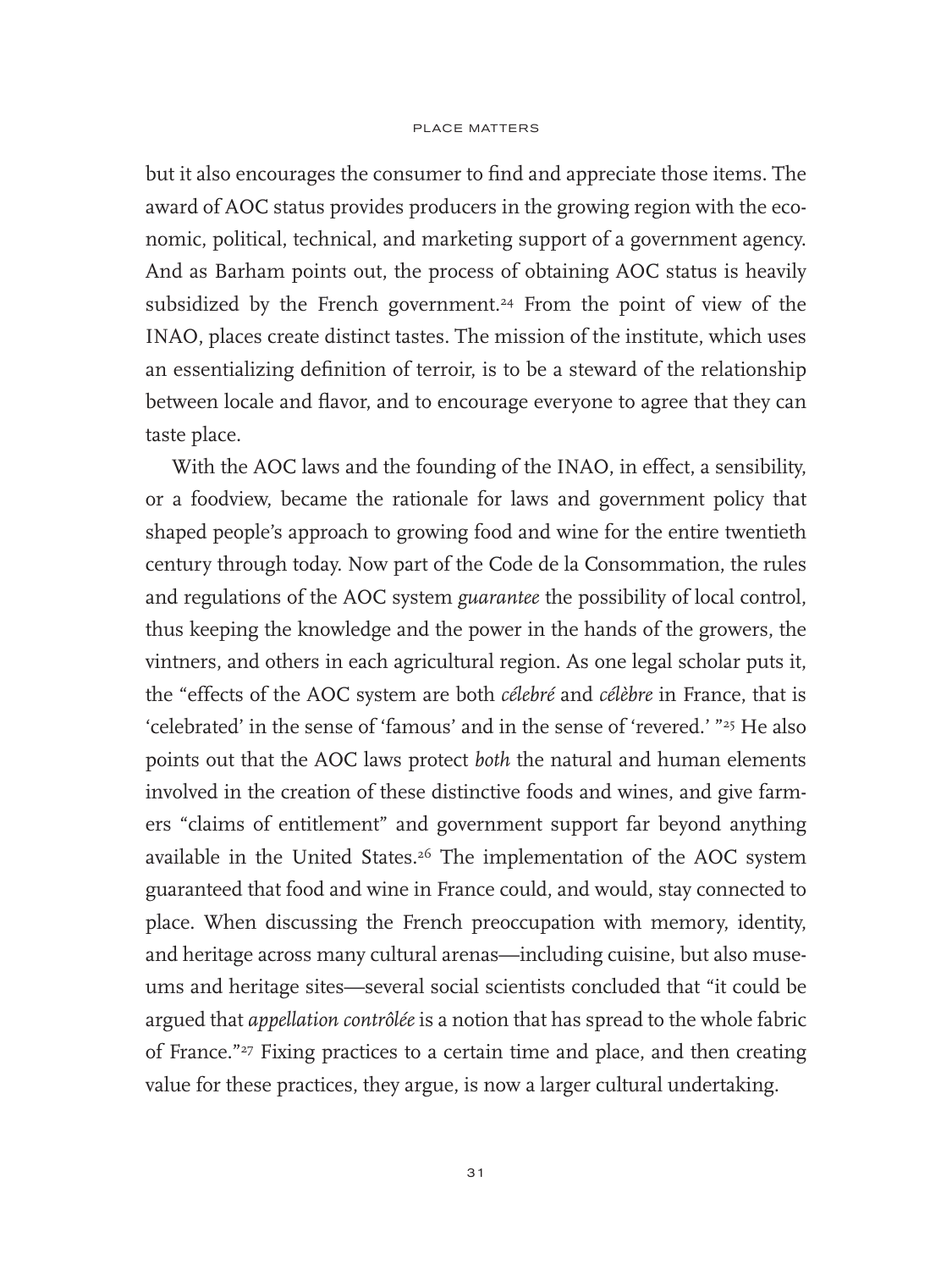# THE GASTRONOMY OF PLACE

During the same era that *paysans* and others hoped to define the taste of place, gastronomes like Curnonsky and his colleagues prodded the French to go out and taste the countryside, to experience the unique regional *saveurs* (tastes) firsthand. Before the French Revolution, French cuisine was organized primarily by social status: high and low. In a pattern reflective of all of Western Europe, the wealthy were able to command ingredients from near and far, whereas rural peasants and urban laborers were confined to locally available foods.<sup>28</sup> The cuisine of the courts, where conspicuous consumption helped prove the power of the rulers, set the tone for luxurious food. French haute cuisine thus rested on the principles of complexity and scarcity. Dishes were time-consuming to prepare, and many of the ingredients were hard to procure and expensive. *Le Viandier,* a cookbook written by Guillaume Tirel, a royal cook in the fourteenth century who worked in the courtly kitchen of Charles V, includes a recipe for a swan that has been skinned and roasted before the skin is put back on the cooked bird. The roasted and dressed swan is then decorated and put on a platter to bring to the royal table. Tirel also uses gold and silver leaf to garnish many dishes.

Antonin Carême, born in 1784, is famous for his dedication to combining the use of costly and rare ingredients with spectacularly complex preparations in his quest to prove that cooking was an art. His cookbooks, such as *Le pâtissier royal parisien,* contain drawings, directives, and some recipes, but nary a one would fit the "dinner in sixty minutes or less" bill we contemporary users like to find. The hard-to-procure spices of the Middle Ages have been replaced with caviar and truffles. And the creation of each dish is an exercise in aesthetic refinement: "Almost every recipe involves the use of sieve and cheesecloth, straining, extracting, concentrating, reducing."29 The desired result was almost always a monumental structure, a three-dimensional edifice representing mastery and majesty. By the late nineteenth century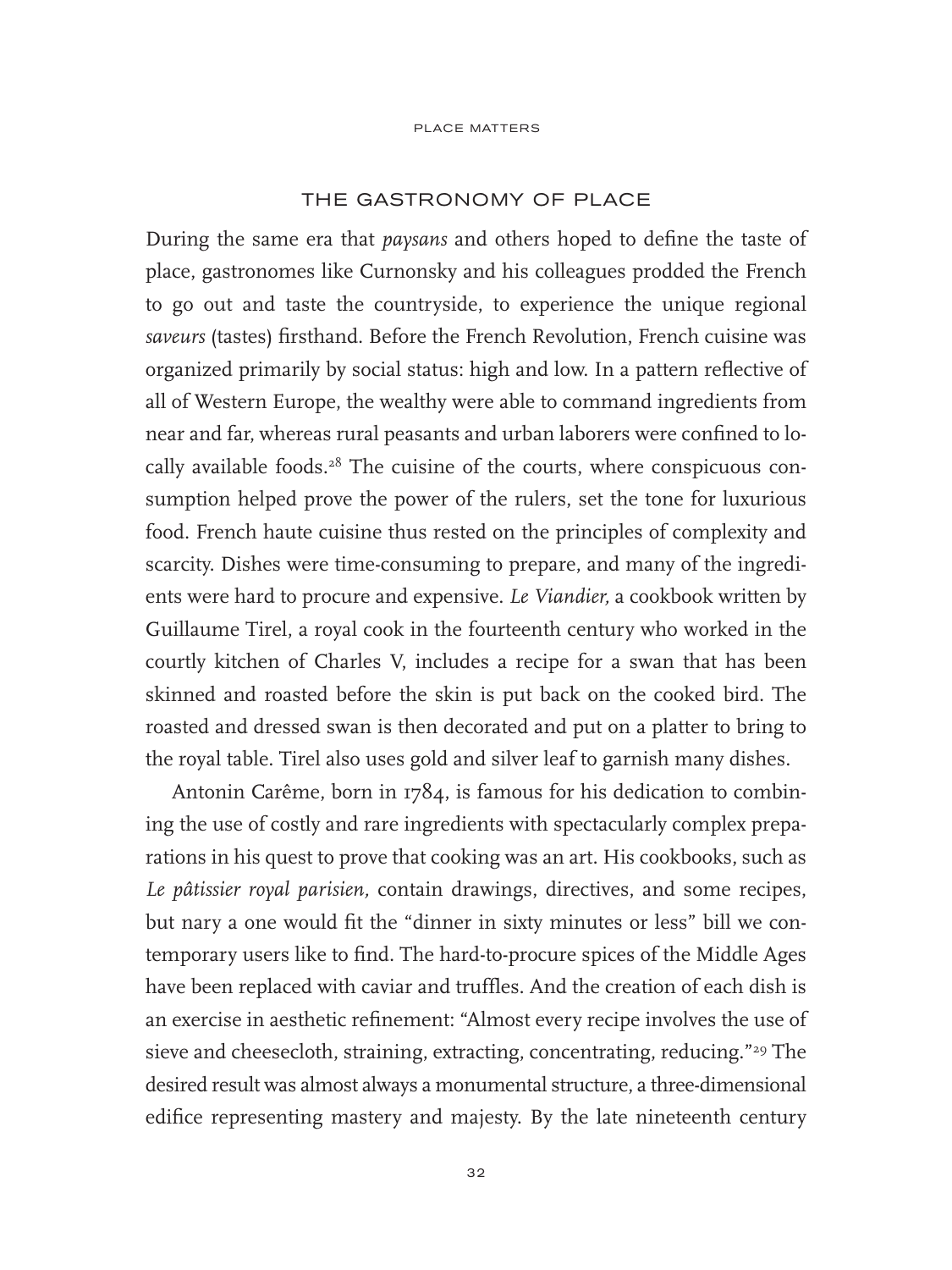swans had disappeared, but in their place were dishes such as *saumon à la Humbert 1er,* celebrating the Italian ruler with a poached and bejeweled fish on a pedestal with a crown made of kohlrabi and garnished with crayfish.

On the other hand, from the Middle Ages through the French Revolution, most of the French were still involved in a subsistence style of cooking. For most, cereals comprised the bulk of their diet well into the nineteenth century: "in some regions galettes (a kind of pancake made of coarse grains like rye); or starchy slops like oaten porridge; or barley, chestnut, or buckwheat gruel reinforced in spring and summer by vegetables such as cabbage, beans, onions."30 A soup in medieval France was most often a large piece of stale bread in the bottom of a bowl with broth and a few vegetables poured on top. Famine was constantly perceived as a danger for the majority of the French population during this period: "Much depended on where one lived, but cereals were ubiquitously considered the staple diet, and a hunger was popularly identified with their insufficiency."<sup>31</sup>

During the nineteenth century, two other culinary approaches emerged in France, one related to class *(cuisine bourgeoise)* and the other to location *(cuisine régionale). Cuisine bourgeoise* assimilated aspects of haute cuisine, particularly the techniques and basic principles of what makes a meal, but with a greater focus on expediency and sustenance. It was considered the provenance of middle-class women and their female domestic servants living in French towns and cities. *Cuisine régionale* subsumed traditional peasant fare, taking the agricultural variations of different French regions and then elevating the traditional notion of "making do with what was on hand" to a uniquely important way to cook, one that represented the best of France as an agrarian nation. Priscilla Parkhurst Ferguson argues that models of cuisine should be understood as "the possibilities of practice." What happens on the ground refers to these models, but slippage is constant and boundaries and definitions are in fact fluid and often under negotiation. She says that "*peasant cuisine* is less constrained by the social class of its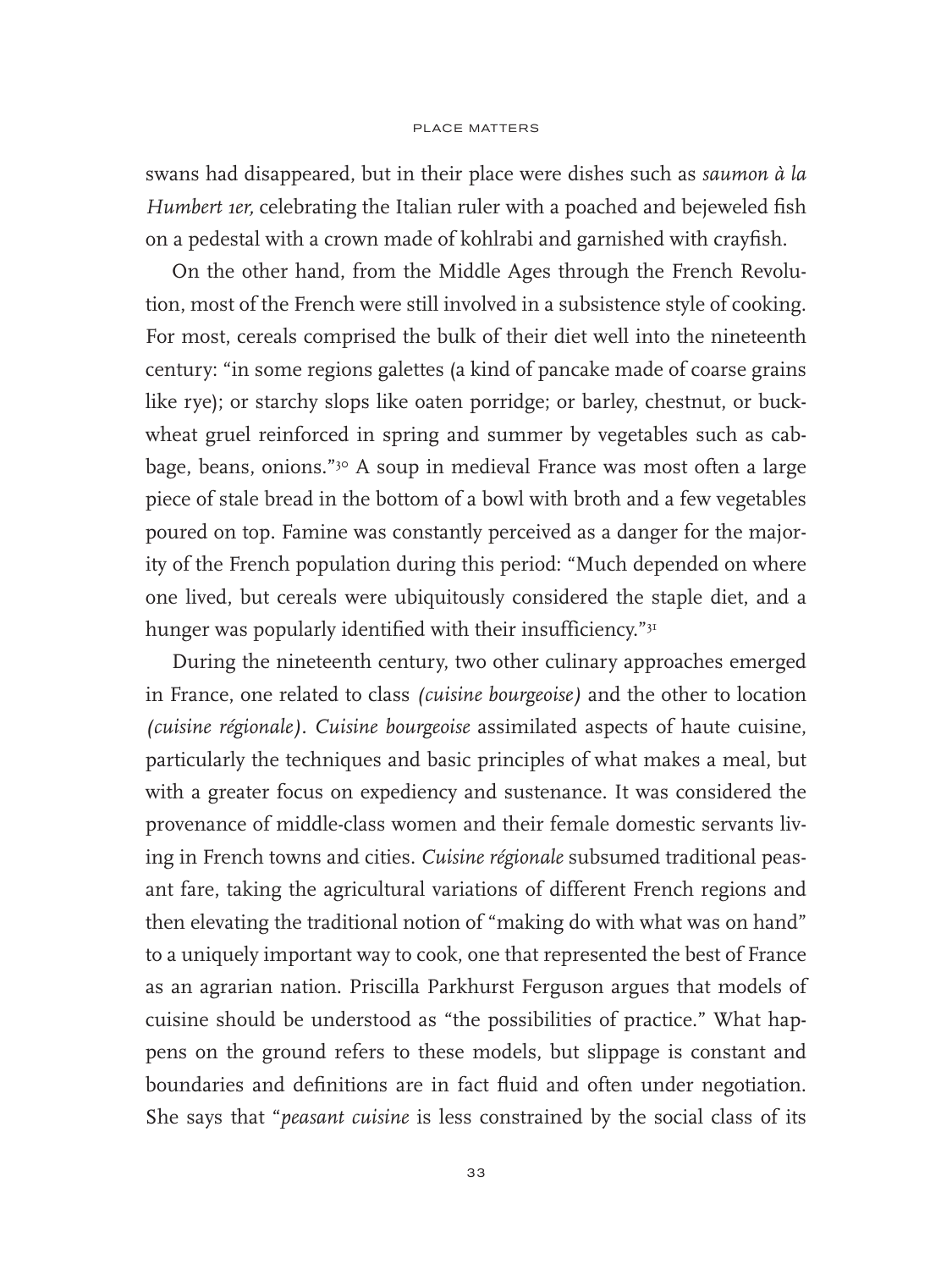practitioners than by the context of that practice....Peasant cuisine is the ultimate traditional cuisine defined by place, and regional cuisine is not far behind."32

The codification of *cuisine bourgeoise* and *cuisine régionale* was very much a response to the increased urbanization and industrialization of society, and truly a product of the epoch. Beyond the organization of agriculture, the written word—cookbooks, food journalism, and regional food guides—was instrumental in developing French regional gastronomy and celebrating the taste of place. Madame Pampille says in her charming book *Les bons plats de France: Cuisine régionale,* first published in 1913, "Only in France do you find good game," and goes on to assert, "And don't talk to me about the German and Hungarian hares that have infested the markets over the past few years: these are large hares, stupid and without flavor."33 In the "National Dishes" chapter, her dictums on the quality of game—that it needs to come from France and be raised in certain environments—disclose an emerging vocabulary and grammar of taste. She describes partridges grown in confined spaces and fed rapeseed as "having a taste that is faded and dim," whereas the wild or free partridges roaming the plains, which feel hunger and thirst, have another taste entirely.34

This book is full of recipes, certainly, but perhaps it should also be considered a gastronomical treatise, a new physiology of taste in the manner of Brillat-Savarin, whose *La physiologie du goût* has not been out of print since it was first published in 1810. Here, quality of flavor is linked to where the partridges come from and how they were fed. And writing of the glory and splendor of France and French cuisine alone is not sufficient for Pampille; distinct geographic regions also provide specific taste experiences. The Savoie and Dauphiné are lauded for their river trout, whose delicate flesh can be appreciated only when you eat it there. She has even stronger views about bouillabaisse: "The triumph of Marseille, it is only good when eaten in Marseille. Don't try to eat it in Paris."35 Place matters.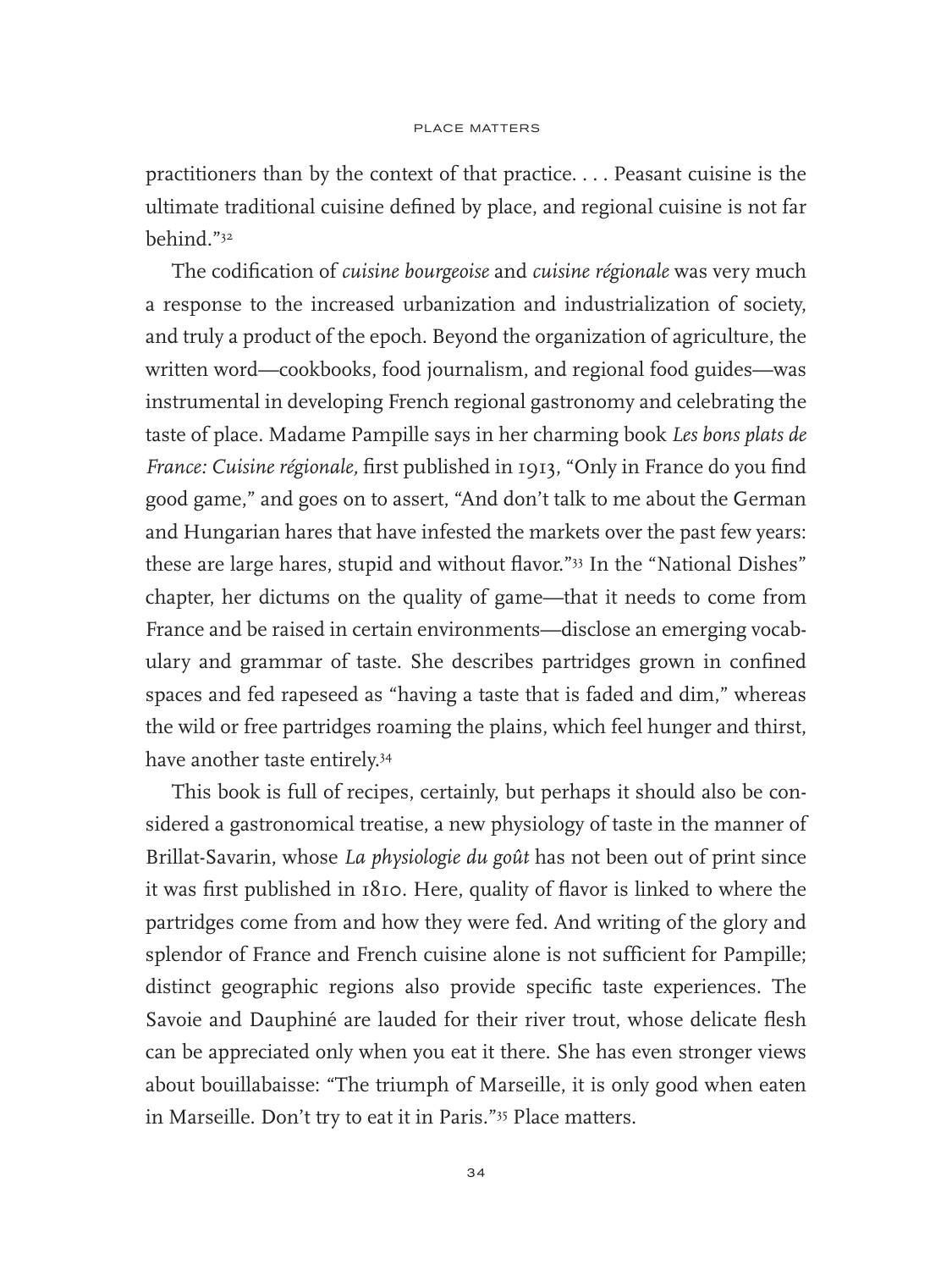# THE CASE OF CURNONSKY

Curnonsky was an instrumental figure in the development of regional gastronomy, publishing inventories of regional dishes and guidebooks of stores and restaurants highlighting regional cuisine. The "Prince of Gastronomes," Curnonsky, born Maurice-Edmond Sailland in 1872, was the author of numerous books on food and gastronomy in France, publishing in every decade of the twentieth century until he died in 1956. His life and career spanned a period that witnessed great changes in French cuisine and gastronomy, and he helped make them. Curnonsky linked the physiology of taste to the particularity of place, taking the everyday practices of locals in various regions of France and creating encyclopedias, guides, and atlases that enabled this local knowledge to become nationally and internationally celebrated.

Early in his career Curnonsky made his living as a journalist, a critic, and a ghostwriter for many books (he collaborated with Colette on quite a few). He was always a bon vivant, a larger-than-life figure in bohemian Parisian circles. It was inevitable that he became part of the long French tradition of gastronomes, dedicated men of leisure commenting on (and participating in) the form and content of French food and wine, beginning with Jean Anthelme Brillat-Savarin and Alexandre Grimod de la Reynière in the early nineteenth century.

Curnonsky (he changed his name as a young man, perhaps inspired by his youthful fascination with Russia) turned almost exclusively to gastronomic writing after World War I. He was at times employed by various organizations, state agencies, and businesses whose goal was to promote automobile tourism. This led him to many years of exploring the French countryside and exhorting the French people to get out and enjoy the gastronomic bounty of rural France. Even though many of his books aimed to get the urban French out of the cities, his philosophy was based on rural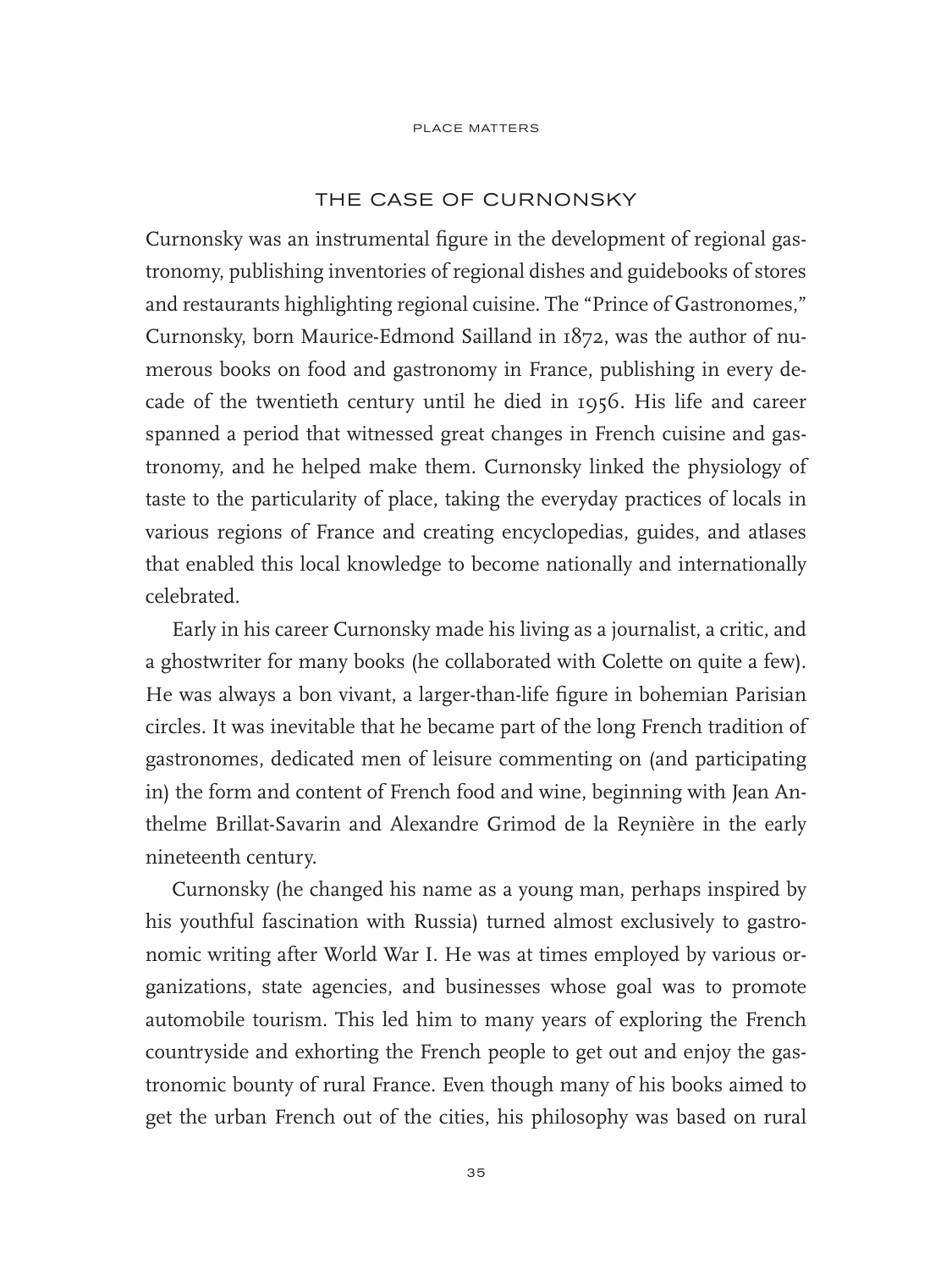preservation rather than rural development. For Curnonsky, the French countryside possessed many gastronomic treasures, and he wanted to make sure that they were not lost or ignored as France moved further into the twentieth century, a century that embraced all manner of technologies in the name of progress.

Curnonsky loved all of France's culinary bounty. He called France "the gastronomic paradise of the universe," and he took great care to describe the different styles of cooking contained within its borders. He asserted there were four major cooking styles. Haute cuisine, the domain of chefs, could be found in premier restaurants; *cuisine bourgeoise,* or French family cooking, strove to retain the "total taste of things as they are"; regional cooking contained all the ingredients and dishes that were based on local practices; and, finally, there was "impromptu cooking, or making do on a potluck basis."36

Included in his more than fifty works are *La France gastronomique* (with Marcel Rouff ), published in the 1920s; *Le trésor gastronomique,* an inventory of regional dishes written with Austin de Croze in 1933; *Eloge de Brillat-Savarin,* published in 1931; and *Bon plats, bons vins,* published in 1950. In *Recettes de provinces de France* he says, "This work celebrates, in a very artistic fashion, the alliance between tourism and gastronomy I have promoted for fifty years and which is only possible in France, because this is a land of tremendous diversity."37

Curnonsky lived during a period when many in France, from those representing small chambers of commerce to members of corporations, became very interested in the development of rural tourism, in part as a result of the growth of urban areas and an expanding bourgeoisie. Curnonsky, along with his colleagues Austin de Croze and Marcel Rouff, helped develop regional gastronomy partially to support car and rail travel to the French countryside. Between 1910 and 1930 a gastronomic literature emerged that extols the various regions of France, declaring them part of the glory of the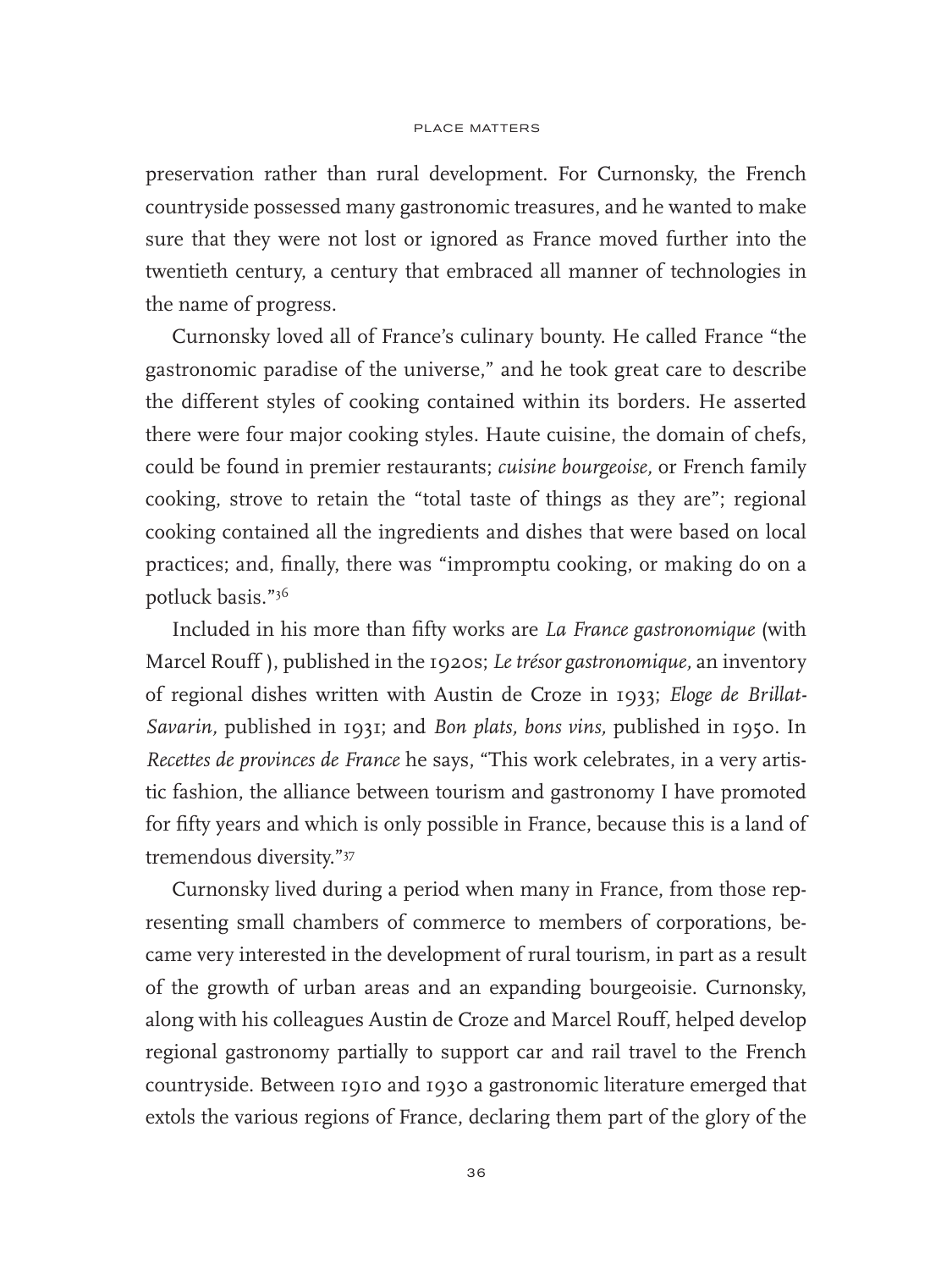French nation. Some of these publications were initially part of a larger set of marketing initiatives by Michelin, the tire company, which was interested in developing ways to get people to use their cars to journey into the countryside for leisure.38 These are the earliest versions of what became the red Michelin guides, the reference works on dining and lodging throughout France that became powerful arbiters of taste for tourists, French or foreign. The Michelin guides, with their rules of exclusion and inclusion, and their expectations about what made a restaurant great, helped to create an elite cadre of restaurants throughout France that ultimately reinforced a national haute cuisine. In a book of reminiscences, *Curnonsky et ses amis,* published in 1979, Joseph Rameaux commented that Curnonsky preferred female home cooks, "the real cordon bleus," to male chefs. According to Rameaux, he felt that elite chefs too often "ignored the [culinary] rules that had reigned in our *appellations*."39

Curnonsky's goals were quite different then those of the red Michelin guides: he wanted to educate cooks, chefs, and diners about the riches of the regions. In *Le trésor gastronomique de France,* Curnonsky and his collaborator Austin de Croze created a regional repertory. Curnonsky boasts that "this thick book doesn't contain a single recipe. It is simply a complete list of the dishes and wines of France.... It contains 380 pages!"<sup>40</sup> This was a book for professionals: Curnonsky and de Croze wanted chefs, restaurateurs, and hoteliers throughout France to have an inventory of regional ingredients and dishes to give them ideas for their menus. The book starts with Alsace and visits all the French provinces. Each chapter starts with a map and then a two-page description of the landscape, the history of the region, and a brief description of the regional cuisine. Then there are lists: fish, meat, vegetables, typical menus.

His books are notable for their breadth, with lists of hundreds of recipes or regional dishes or restaurants. Depth, on the other hand, is another matter. You never hear the experiences and stories of the people responsible for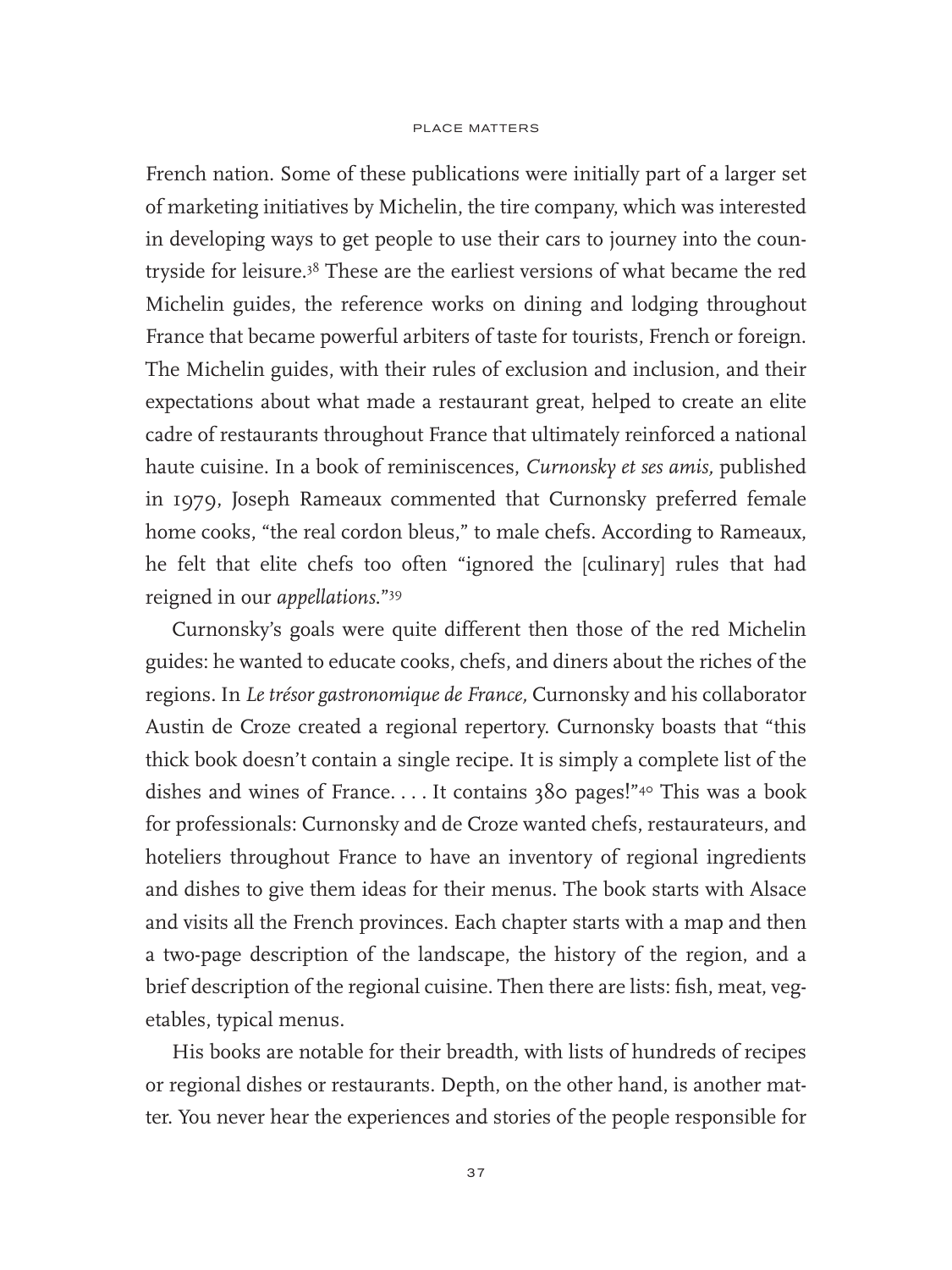these recipes, restaurants, or dishes, nor their histories. In his writings the taste of place is made timeless.

For Curnonsky and his contemporaries to convince people to leave the cafés and bistros of Paris, Lyon, and Marseille, they needed to create a destination and have a celebration in mind. What could be better than wonderful food and wine? Another gastronome of the period, Edmond Richardin, devotes the introduction of his book *L'art du bien manger* to a "gourmet geography of the regions of France." In what is essentially a prose poem that starts in Flanders and ends in Béarn, Richardin lists the gastronomic wonders of France, region by region: "the andouillettes of Cambrai, the trout of Dunkerque, the triumphant asparagus of Argenteuil, [and] onward to Brittany... with its Cancale oysters, lobsters and langoustines of Roscoff." In Bresse, Bugey, and the land of Gex: "poulardes de Bresse, Belley sausages, Feillens apples, the cheese of Passin, a rival to the best Gruyère, and the blue cheese of Gex."41 He ends by exhorting gourmets to open their minds to the vast gastronomic possibilities of the French provinces.

These previously humble ingredients and dishes, the results of many combined efforts of "making do," became immortal. Thanks to the efforts of gourmands such as Curnonsky, de Croze, Richardin, and others, Camembert cheese, Argenteuil asparagus, and *poulardes de Bresse* became celebrity foods. Ingredients and dishes came to represent their regions, ultimately guaranteeing their permanence, for they came to signify more than a dish using the locally available ingredients (bouillabaisse in and around Marseille, cassoulet in and around Carcassonne), but also to represent the taste of that place, wherever the dish may be consumed. Madame Pampille's admonition to only eat bouillabaisse in Marseille notwithstanding, bouillabaisse, for example, became the iconic dish of the French Mediterranean the world over. In the spirit of Proust's madeleine, these ingredients and dishes became iconographic, the *lieux de mémoire* of certain places, their tastes symbolizing France's rich and diverse geography.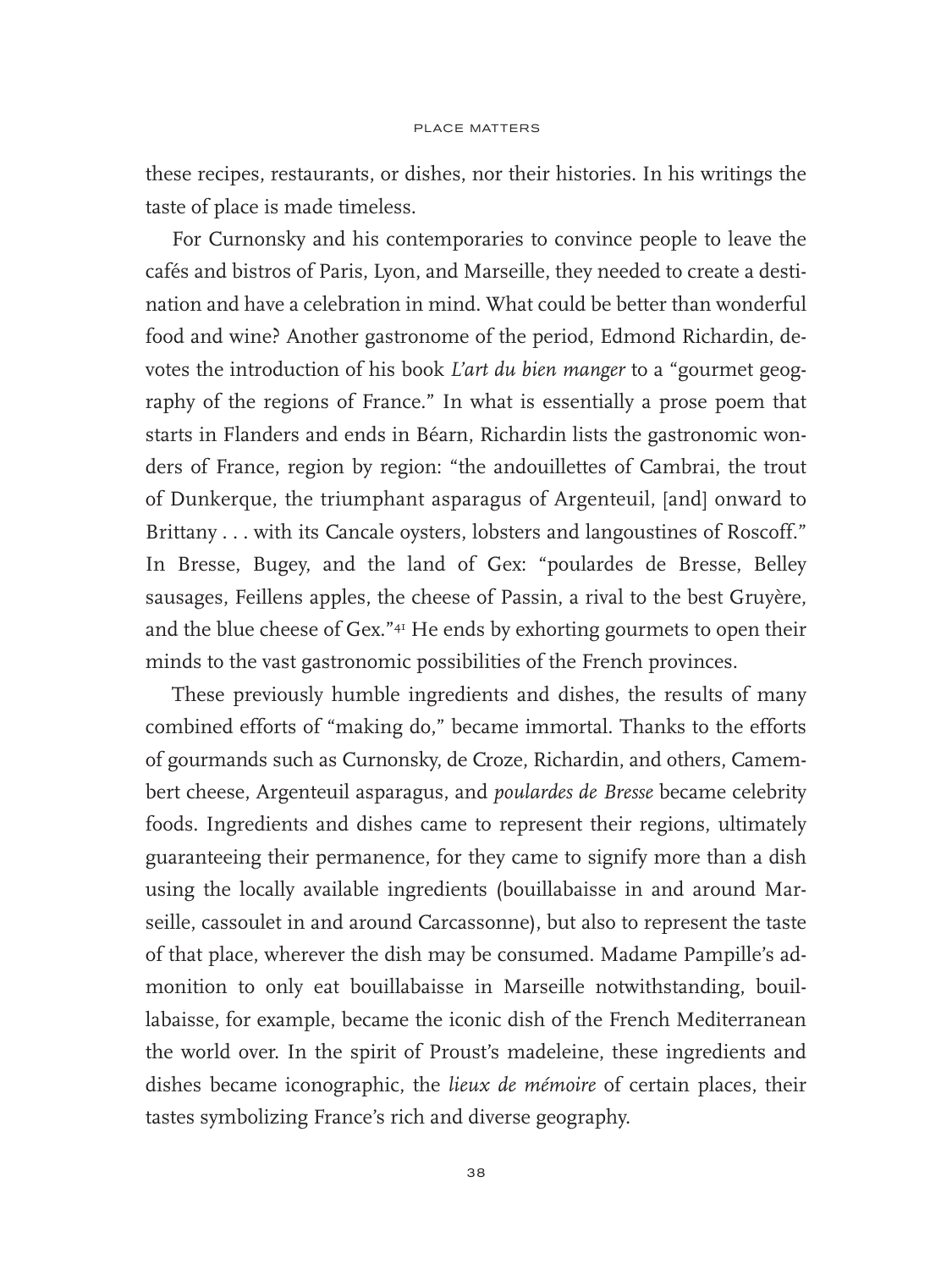Curnonsky, Austin de Croze, and their compatriots also worked with the French state in their efforts to preserve regional gastronomy. If one looks carefully at *Le trésor gastronomique,* reading not just the list of regional dishes, the *choucroute aux escargots* and the bouillabaisse, but the preface and introduction as well, the calculation of their efforts becomes obvious. Here, de Croze's position is stated to be "president of the French Office of Gastronomy," and under the auspices of his official position he convened a meeting on "the general state of gastronomy." After doing a survey of all the available gastronomic publications, the participants decided there was one major lacuna: "an *impartial* and *complete* repertory of all the regional foods and dishes of France" (emphasis in the original).42 *Le trésor gastronomique* will thus be extremely useful, they claimed, for "ministers of agriculture, commerce, fisheries, and public works, as well as tourist organizations, chambers of commerce, trade unions, business interests [related to food and drink], and, finally, gastronomes and tourists." *Le trésor gastronomique,* like the AOC system, was a culinary intervention, for those involved felt that "France resembles a bit those beautiful women who are simply too modest and don't take compliments seriously, content to simply be pretty. . . . We must jealously guard our riches."43

A newer version of this style of culinary inventory, started in the 1980s, is *L'Inventaire du patrimoine culinaire de la France,* sponsored by an interministerial organization, the Centre National des Arts Culinaires, a joint effort of the ministries of culture, agriculture, health, national education, and tourism. In many ways similar to Curnonsky's *Le trésor gastronomique,* this collection of books, one for each of the twenty-two *départements* of France, goes into more detail about each *produit du terroir,* providing contact information and recipes representative of each region. Anthropologist Marion Demoissier sees this newer incarnation of the regional inventory to be "the result of a conscious state policy aimed at both the protection and the promotion of a rural cultural heritage."44 Curnonsky and de Croze wanted to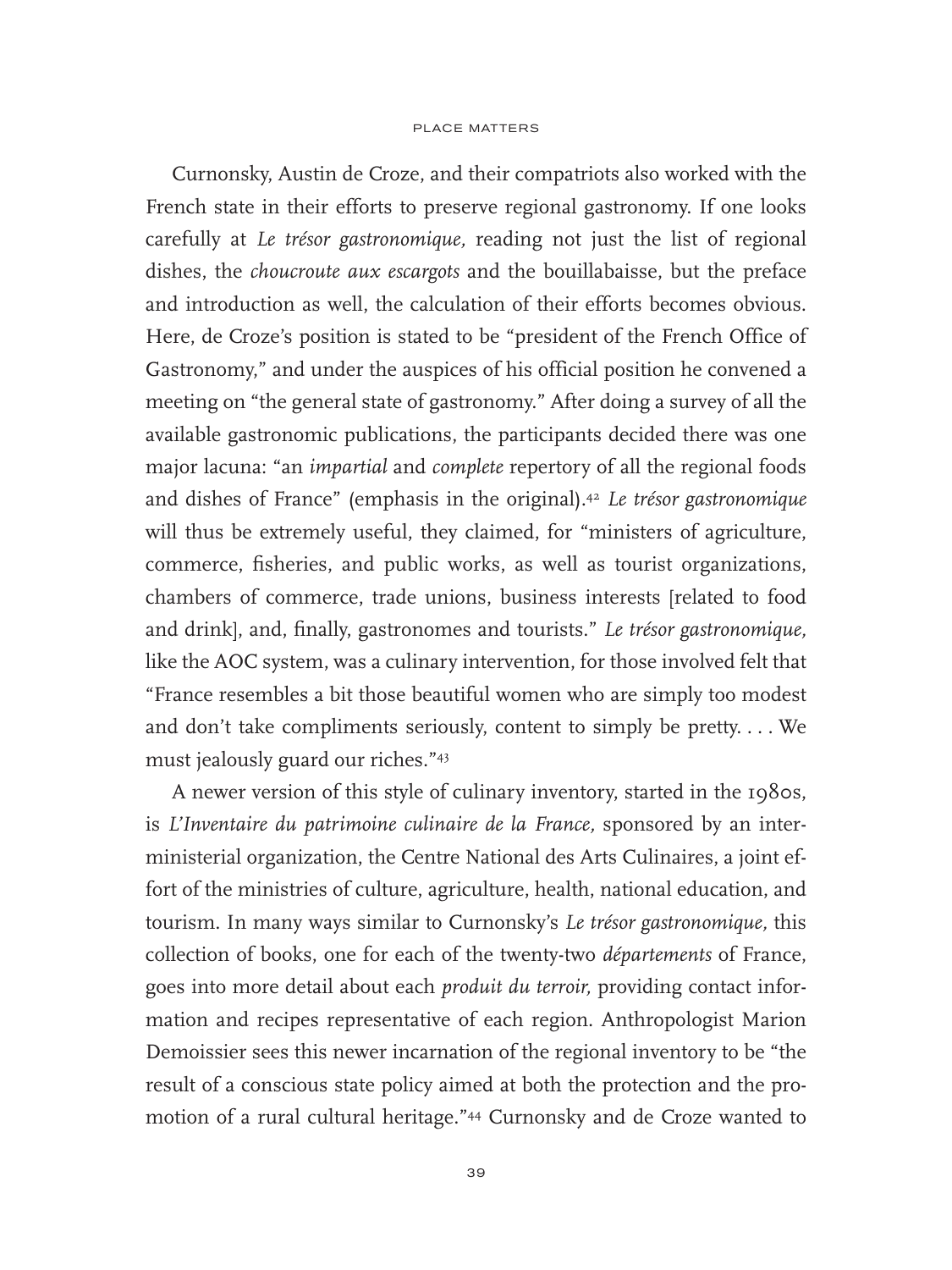get the new urbanites back out into the countryside. Now, with the majority of the French living in the cities, the goal is to get them to remember the countryside.

# THE PLACE OF THE *PAYSAN*

The attention placed upon regional cuisines may have been particularly strong in France because agriculture remained a large sector of the economy well into the twentieth century. Early in the twentieth century, Jean Fulbert-Dumonteil, journalist and native of the Périgord region, wrote, "The Alps and the Pyrenees, the Landes, Cevennes, Auvergne, and the Jura send us small goat cheeses which have a marvelous flavor. The Limousin, Poitou, Bourbonnais, and Berry create sheep cheeses with a fine *saveur.*"45 Only the introduction of the Common Agricultural Policy in the 1960s, which pushed for a unified European approach to farming that promoted larger and more industrialized farming, forced changes in France's farming practices. Nevertheless, in many regions agriculture remained small in scale and traditional in practice. Rural areas in the west, south, and east of the country remained populated by small farmers producing diverse agricultural products throughout the twentieth century.

France is intensely cultivated. Usable agricultural land still covers 60 percent, or thirty-three million hectares, of France, and of that number thirty million hectares continue to be utilized for farming.46 As in many other industrialized nations, there have been significant changes in agricultural regions over the past 150 years, including significant rural migration to urban areas: the rural population of France declined almost 50 percent between 1851 and 1982, with only 4 percent of the total working population involved in farming by 1997. However, over the same period many farming practices remained remarkably resilient: although the tiny farms, or *minifundia,* largely disappeared—subsistence laborers were better off in town—the midsize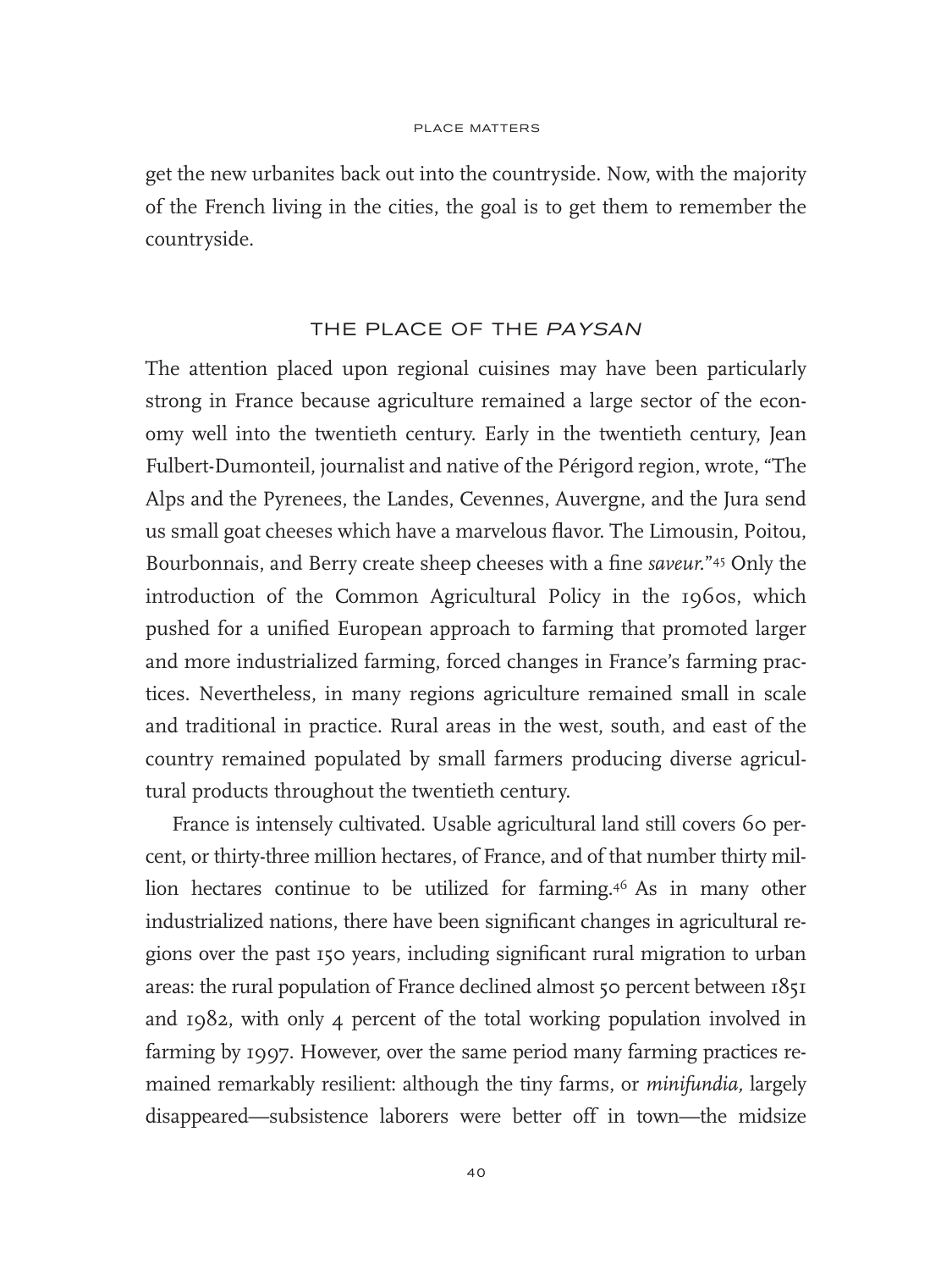family farm actually increased. In 1929 the number of farms between five and fifty hectares was 42 percent of the total, but by 1955 that figure was at 60 percent and, of most note, remained at 60 percent until 1983. France continues to be the largest agricultural nation in the European Union, with "23 percent of the total agricultural area of the fifteen EU states."47

The small family-owned farm is not simply part of the mythic past, but remains vital to France's economy and landscape. Even if the majority of the French do not farm today, they still retain connections to farms and farming communities, and the French countryside still appears to be comprised of many small, diverse farms. Only the north-central region of France (around Paris), where primarily grains and sugar beets are grown, is engaged in the large-scale and corporate agriculture that characterizes farming in most of the United States. The agrarian view still dominates.

Thus, the nation's geography has long been described as a combination of urban and rural, and little attention is paid to uncultivated lands.48 People's connection to the landscape has remained through farms and farmers, to the point that many observers have noted the "mythic" qualities of the countryside and peasantry in the French imagination, even as the majority of the population has left both behind in their own lives.<sup>49</sup>

Deborah Reed-Danahy and Susan Carol Rogers, pioneering American anthropologists working in France, noted twenty years ago that certain features of French society were strikingly different than those of the United States, including "the French preoccupation with history and traditions, and the importance of rural life in French thought."50 Rogers explores the role of the peasant in French culture, arguing that the peasant, or *le paysan,* functions as an important symbolic category. The peasant, like food, is "good to think." The idea of the peasant—the small farmer embedded in rural areas and upholding the French agrarian legacy—often serves as a lightening rod in contemporary debates about what makes France unique and the French people remarkable. As Rogers points out, France has "two often conflicting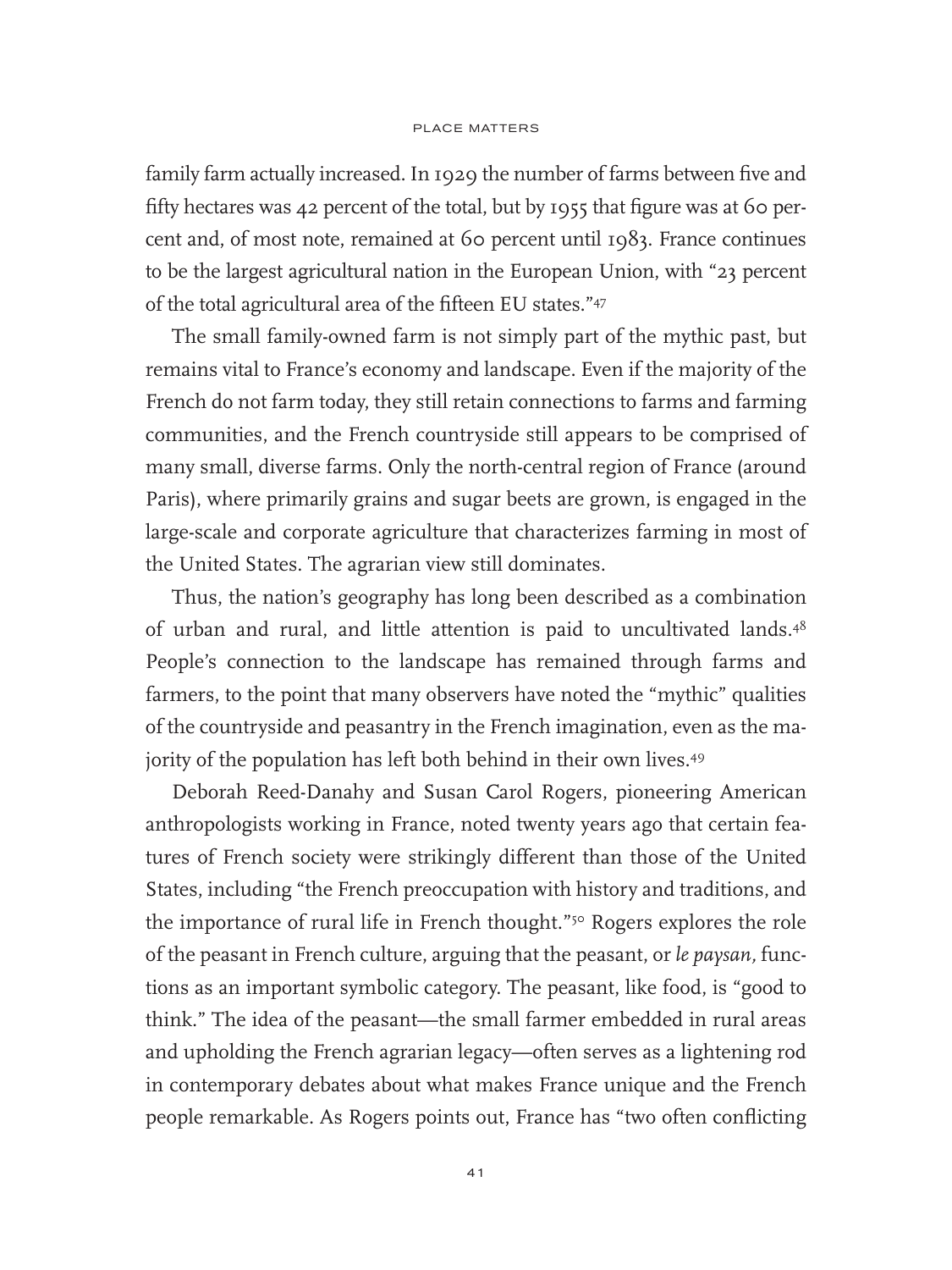views of itself. On one hand, France is a highly centralized, modern civilization with a strong sense of national identity. . . . On the other hand, its identity is tied to a long history of deeply rooted traditions, many anchored in French soil."<sup>51</sup> The imagined peasant thus speaks to the benefits of national progress or the pain and loss of cultural change.

French historian James Lehning takes up Rogers's exegesis of the French peasant. He sees the domination of what he terms a "metanarrative" in histories of the nineteenth and twentieth centuries. This metanarrative tells a story of the absorption of the French peasant and regional rural practices and lifestyles into the more powerful homogenizing impulses of the French state.52 Narrative plots rely on a sense of comedy (the savage peasant tamed) or tragedy (rural culture destroyed).53 He sees the French interest in the rural landscape as a "metaphor for the culture of the countryside, a space on which individuals make meaning as they live their lives." The power of *le paysan* and *le pays* to readings of the French landscape continues from Vidal de la Blache to contemporary French geographers. As contemporary French geographer Armand Fremont says, "No other major civilization in Europe or elsewhere has ever valued the soil more than the French or associated it more intimately with the good." He argues that, historically, France is but one of the great "peasant civilizations," yet in the contemporary period, when farmers are called *agriculteurs* rather than *paysans,* there remains a cultural, even mythic, preoccupation with, as he eloquently describes it, "the living portion of the earth's husk."54 Fremont feels that "soil is a focus of all France's thoughts and emotions."55 A foodview associating taste, soil, and the bounty of the earth has a long history.

The French foodview linking taste and place has been tremendously consistent over the past century, in effect preserving agrarian values and practices now often considered quaint and old-fashioned. Today the INAO's mission could be seen as the preservation of a philosophy of agriculture from an earlier era, before the advent of large-scale production, national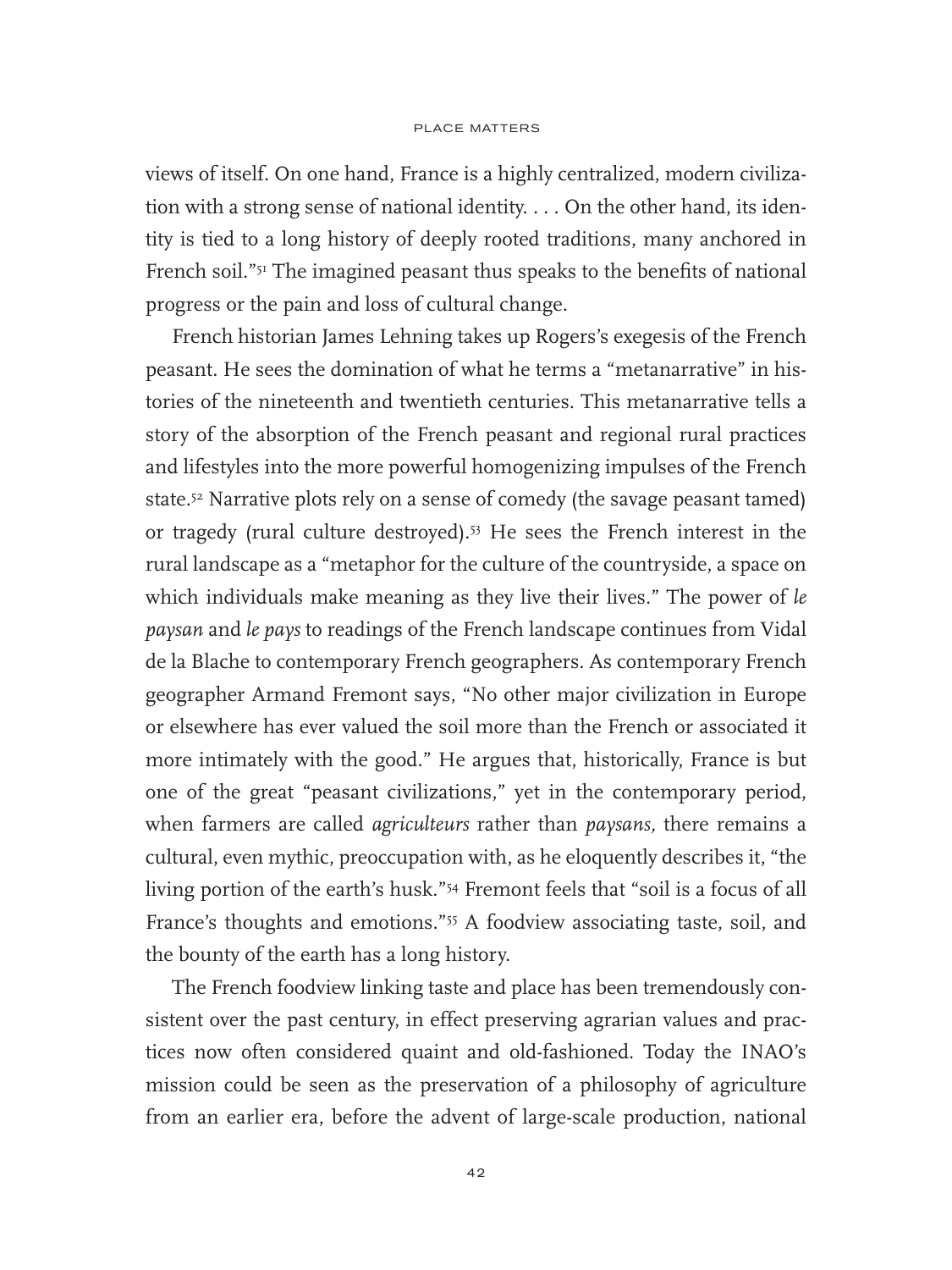and international distribution systems, and global consumption patterns. In France, the AOC system, with its emphasis on artisan methods and locale-specific production, evokes the best of agrarian France. The other possibilities—large-scale industrialized farming, production of food and wines solely for commodity export—are considered problematic and possibly culturally anomalous.

The state plays an important part in the continued possibility of a goût du terroir that remains powerful in an era of agriculture characterized by industrialization of practice and globalization of supply. Ours is a time when McDonald's are not found just on the boulevard St-Germain-des-Prés, but also in rural Cavaillon in southwest France, and the European Union wants to regulate the size of duck cages used for holding ducks raised for foie gras to appease animal rights activists in Britain. French farmers, historically well organized and culturally powerful, protest regularly against the encroachment of regional and global market forces and regulations into their territory. In a 1999 trade dispute between the United States and the European Union, the United States decided to create a 100 percent tariff for imported European luxury goods, including Roquefort cheese and foie gras. In protest, French farmers attacked a number of McDonald's restaurants in southwest France (the region where foie gras and Roquefort are produced) with rotten apples, tomatoes, and manure. A French farmer was quoted in the *New York Times* as saying, "My struggle remains the same... the battle against globalization and for the right of people to feed themselves as they choose."56

The cultural embrace of France's agrarian legacy and the interest in preserving it means that the taste of place often intersects with notions of authenticity. But what makes an authentic or, for that matter, timeless culinary dish? The Alsatian chapter of Curnonsky's *Le trésor gastronomique* lists four types of choucroute, a dish celebrated today as representative of Alsace and Alsatian cuisine. Many restaurant menus feature choucroute, usually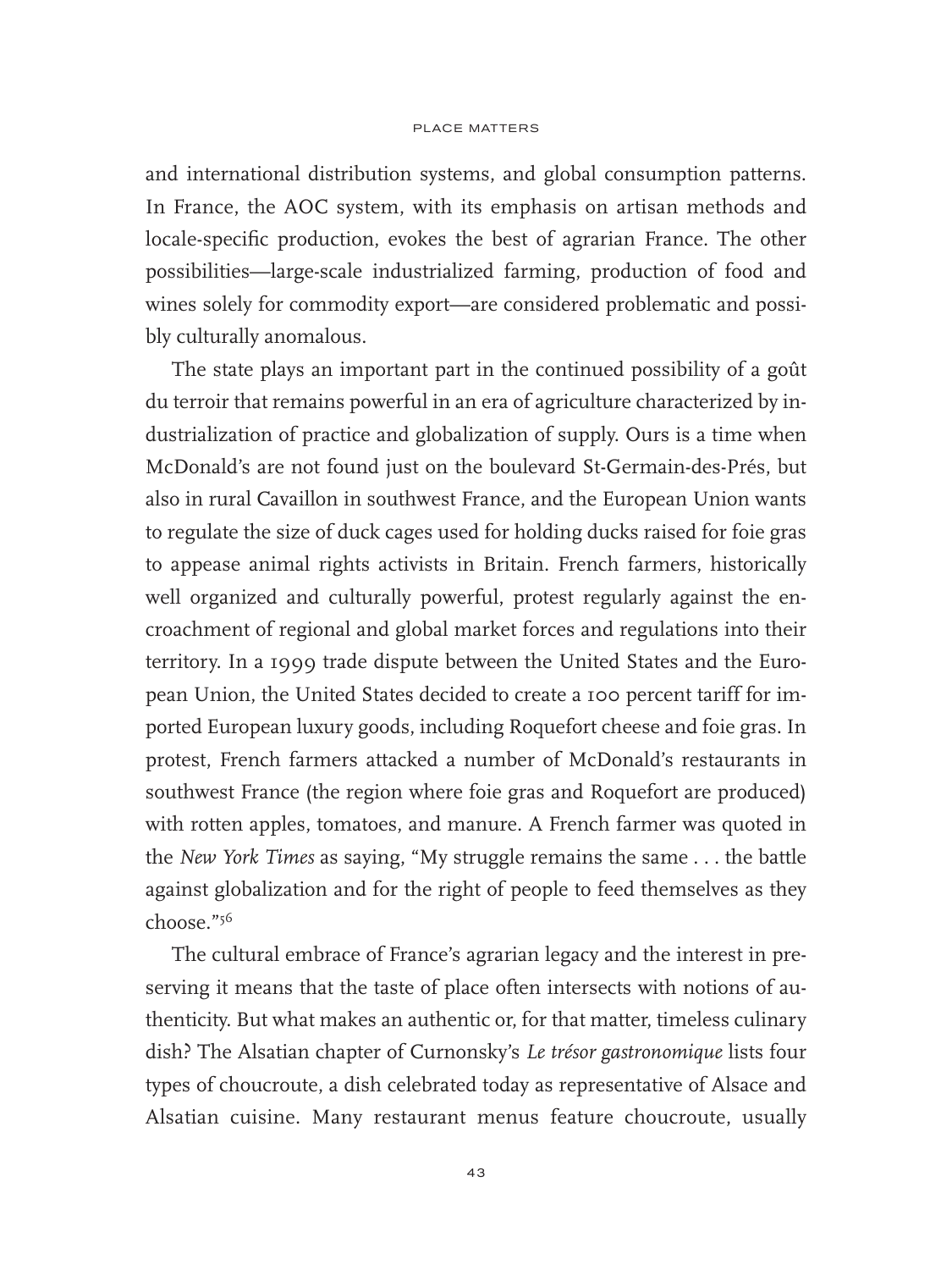composed of two or three types of pork sausages, braised pork chops or pork shoulder, and sauerkraut. The book's longer list of choucroute dishes is mysterious and tantalizing: *choucroute Alsatienne, choucroute aux escargots, canard à la choucroute, choucroute à la Juive.* The first dish fits into our contemporary assumptions about choucroute, but the other three? In the seventy-five years since this inventory was published, perhaps the authors' fears have come to pass: does anyone make snail choucroute in Alsace anymore? At the same time, without inventories, guides, and atlases to document the choucroute of Alsace, would any versions still be available today, when the logic of preservation (cabbage into sauerkraut and fresh meat into sausage) that helped create this dish in the first place has been replaced with *sous vide* and *à la minute* cooking?

Taste, then, in France resides as a form of local knowledge. The success of the turn-of-the-century tastemakers and taste producers lay in their ability to create an association between place and quality. They appropriated the link between taste and place, and helped create legal and governmental mechanisms to champion location-based food and drink. Local tastes now define superior quality, which means the French are willing to pay a higher price. Burgundy wines are known to have different taste profiles than wines from Bordeaux and Languedoc, though all may be red wines. In contrast, Americans do not associate specific locales with flavor profiles in wine. Instead, they buy and taste wines according to the grape varietal, such as pinot noir or merlot. The French also perceive that goods produced locally on a smaller scale are superior. An AOC wine produced from a single vineyard in Bordeaux is considered better than a blended wine brought in from all over the Languedoc. Wine producers and consumers use terroir as an ordering and evaluative concept when it comes to quality of flavor, to the point that in France terroir is now used to market food and wine, indicating their quality.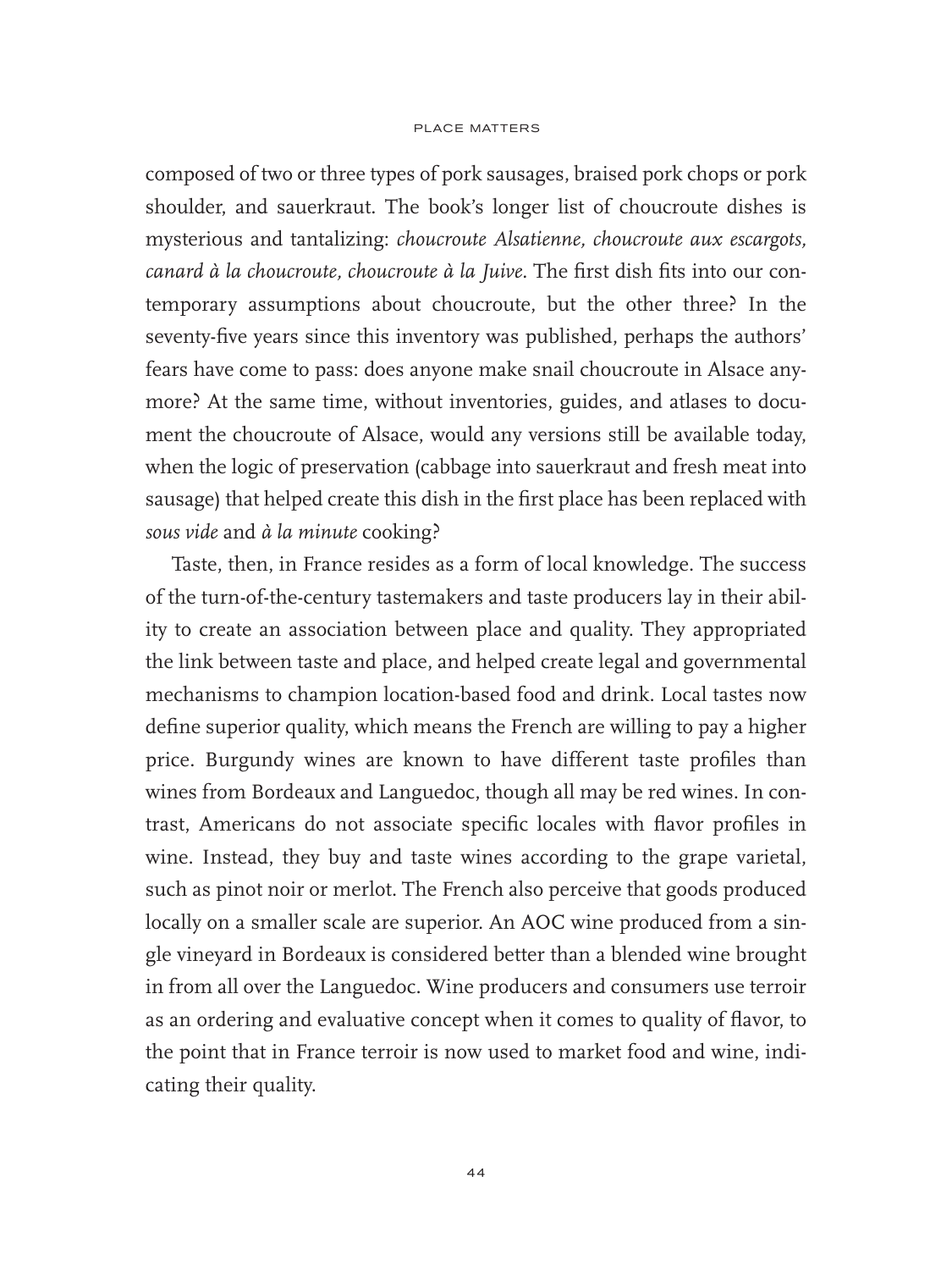# LA SEMAINE DU GOÛT

The foodview *situating* taste and also developing a *discourse* about taste combining physiology, agriculture, and environment remains a potent force in France. While doing research on terroir I stayed in Montpellier, a lovely university town in southern France. Located in the Languedoc province, the town is a gateway to a major wine-producing region and also houses the University of Montpellier, which includes several academic departments and institutes devoted to viticulture and oenology.57 One day I attended the annual Exposition of the Coteaux du Languedoc, an event championing a relatively new AOC wine-growing region (it was awarded AOC status in 1985), representing more than a hundred wineries. This region's western edge is Narbonne and it extends east to Montpellier. There are a number of soil and rock types in this region, and the traditional red grape varietals planted are grenache, syrah, and mourvèdre, with cinsault and carignan as the secondary varietals. All the promotional literature for this AOC region uses the tag line "L'Art de Faire Parler Le Terroir," which can be translated into English as "Fine Art from the Terroir," but a better translation might be "The Art of Expressing the Soil."

The event was held in the Mas de Saporta, a complex of buildings near the major highway that goes through Montpellier. The Mas (a traditional Occitan term for *farm*) is dominated by a large stucco structure that was a winemaking facility in the late eighteenth and early nineteenth centuries. The Mas de Saporta is the *maison des vins* (wine store), featuring Coteaux du Languedoc wines. The upstairs was a large hall filled with a number of wineries offering tastings of their wines. The downstairs consisted of several rooms, including a tasting room. Of the series of tastings held in this room during the exposition, I chose to attend "Eveil des Arômes pour les Enfants." An aroma tasting for children? At a wine expo? I was intrigued.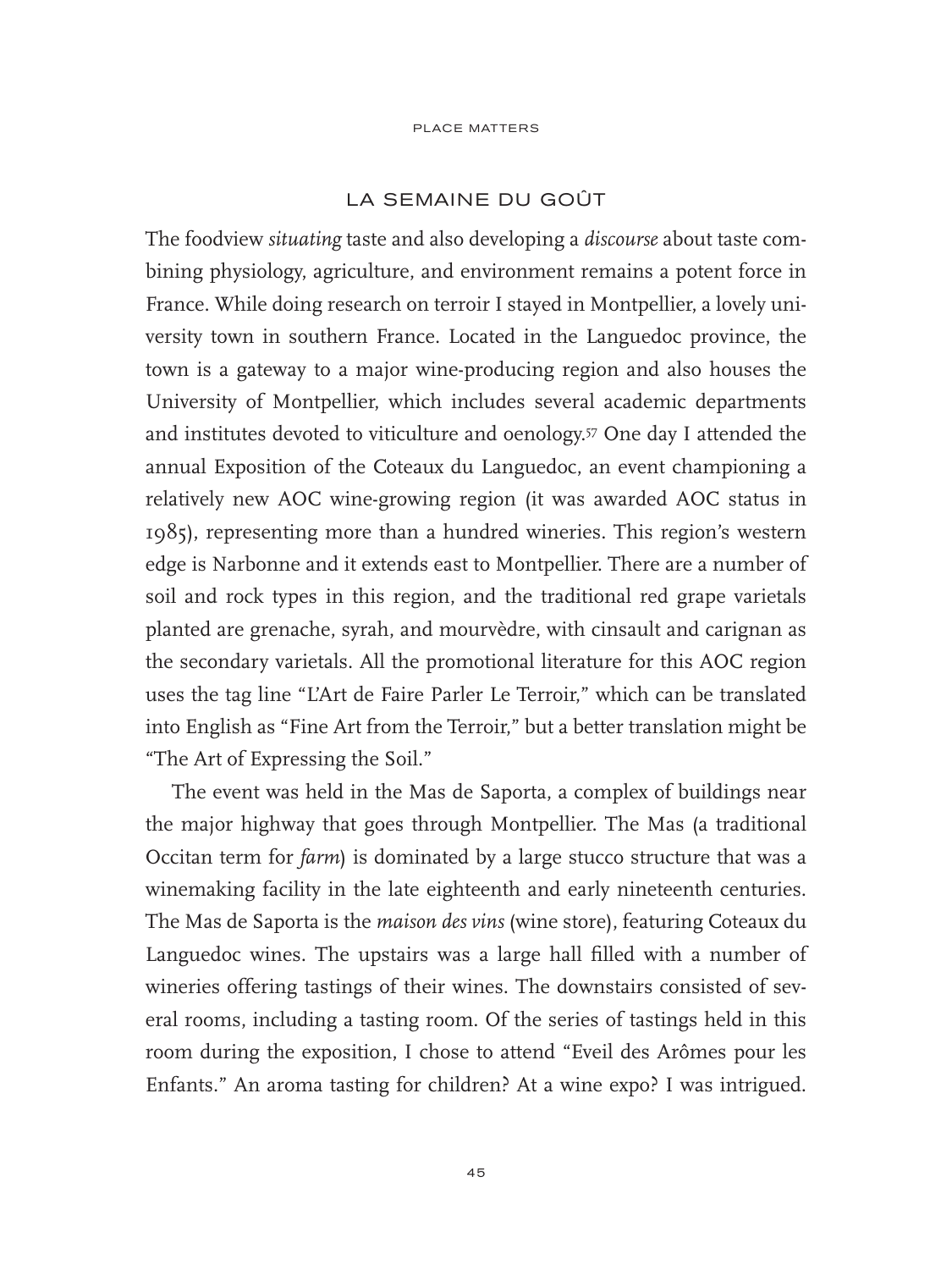This was a first for me, perhaps because you would never find such an event in the United States, for beyond our notion that kids love sweets, we do not really consider children capable of discerning taste. By 3:30, the official starting time, the room was almost full with perhaps thirty children and twenty adults, and within half an hour another fifteen children filled it to capacity. Philippe Cabrit, an employee at Mas de Saporta, led the tasting. The entire event was patterned on a traditional wine tasting, but with fruit juice instead of wine.

The tasting reveals a fundamental assumption of the French foodview: when you eat or drink, it needs to be a shared experience that incorporates sensory analysis *and* sensory pleasure. The ability to discern tastes is a cultural imperative. So how did it work? Cabrit began the tasting by pouring two different types of flavored water into the same wine glasses used by adults. He said, "I don't care what you say; just tell me what you taste." As parents and children alike tasted, Cabrit described the different taste receptors found on the tongue, explaining where salt, sweet, bitter, and sour are tasted. He then said, "Taste, then reflect." The first glass of water had sugar in it: "Are you reminded of bonbons?" The second glass of water was a bit salty. He then moved on to juices. There were six different juices lined up at the head table, all covered with tinfoil. This would be a blind juice tasting. The children were excited: would they be able to guess?

Cabrit and his assistants poured the first juice into the wine glass farthest to the right in the lineup of six. After the juice was poured for all the children, Cabrit led them through the tasting, in an manner identical to that of a wine tasting. He told them to look first at the color. Was it translucent? Opaque? Then they were directed to swirl the glass and sniff. Cabrit informed them that much of taste is actually smell, and that the aroma of the juice would help them guess which fruits were used. As the children got to the third and fourth juices, they became more confident and began to contribute their perceptions. Juice number four was purple and looked like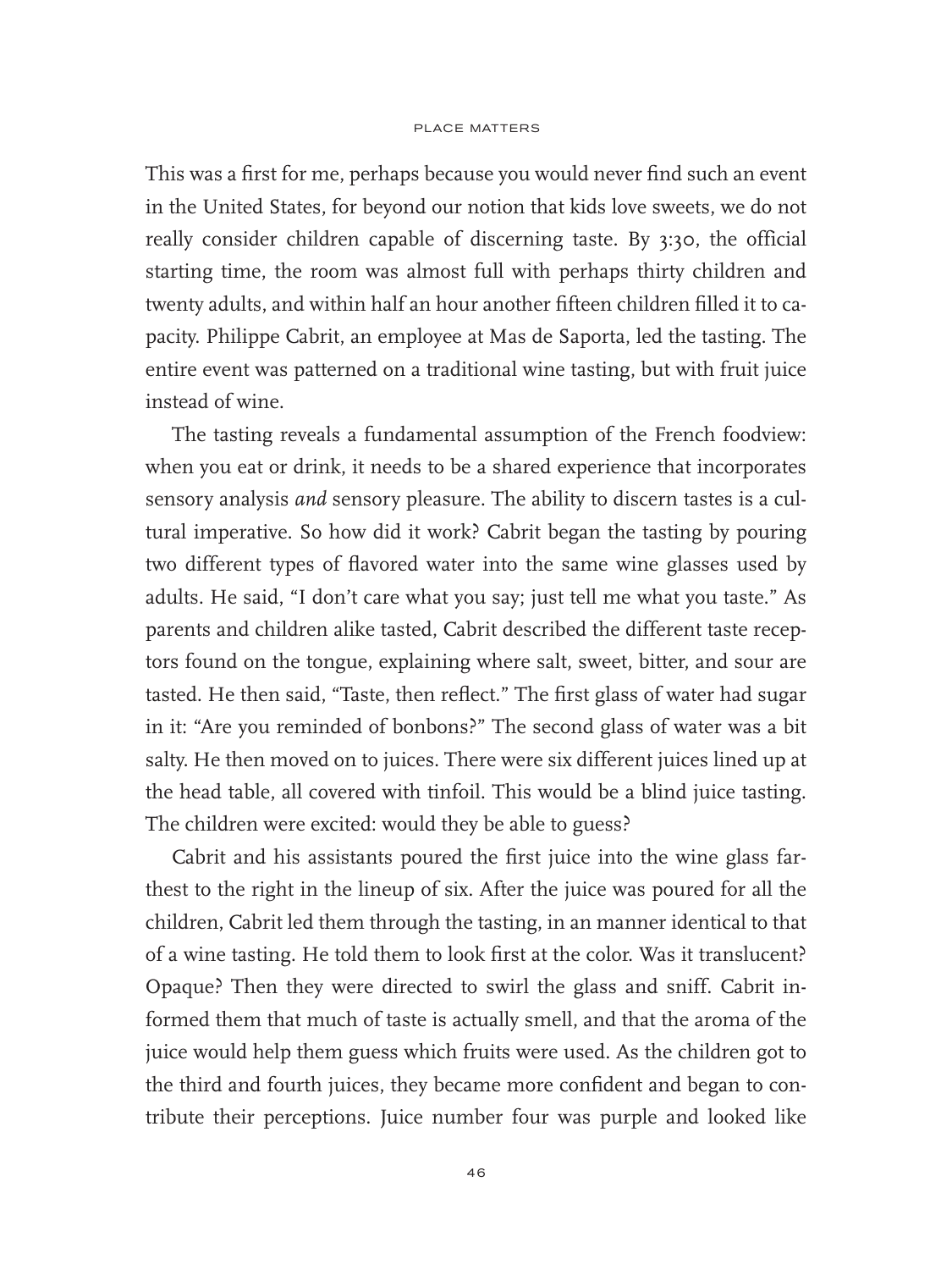grape juice, but many children noted that the taste was more sour. Several said it tasted like cassis, a sweet liqueur flavored with black currants. The juice turned out to be a blend of concord and muscat grapes with some black currant juice blended in. Cabrit asked, "Is this juice more or less acidic than juice number three?" The eight-year-old boy sitting next to me was completely enthralled, swirling, sniffing, tasting, and guessing. By the time juice number five was poured, Cabrit asked everyone to determine which of the fruit flavors was more dominant, and then informed the group about how the orange juice balanced the acidity of the more dominant grapefruit, creating a nice juice "equilibrium." The tasting ended after juice number six, which Cabrit pointed out was notable for its high degree of sweetness and its viscosity, due to the bananas and milk that were combined with raspberry and orange juices. The room was abuzz, the tasting ended, and the parents and children slowly filed out, perhaps to go try their luck upstairs among the wines.

After the tasting ended I spoke to Cabrit to find out more about it. I had been entranced not only by the fact that such a tasting existed in the first place, but also by the clever way it mimicked a traditional wine tasting and the extent to which it engaged both the children and the adults. He said that the Mas de Saporta often hosts school groups who come for this "Eveil des Arômes." He also mentioned that often these tastings were part of France's annual Semaine du Goût, an initiative that began in 1990 to help French children learn how to discover tastes and flavor, or, as the official website puts it, "valorisant le goût, la qualité des produits et les savoirs-faire." I knew of this "week of taste"; tastings such as the one at Mas de Saporta provided more evidence of that uniquely French sensibility toward taste.

Recently tastemakers and taste producers in France, sensing a decline in people's ability to evaluate and appreciate food, especially unique French foods, started to feel that consumers, especially young ones, needed to be taught how to taste and how to develop their sense of discernment. The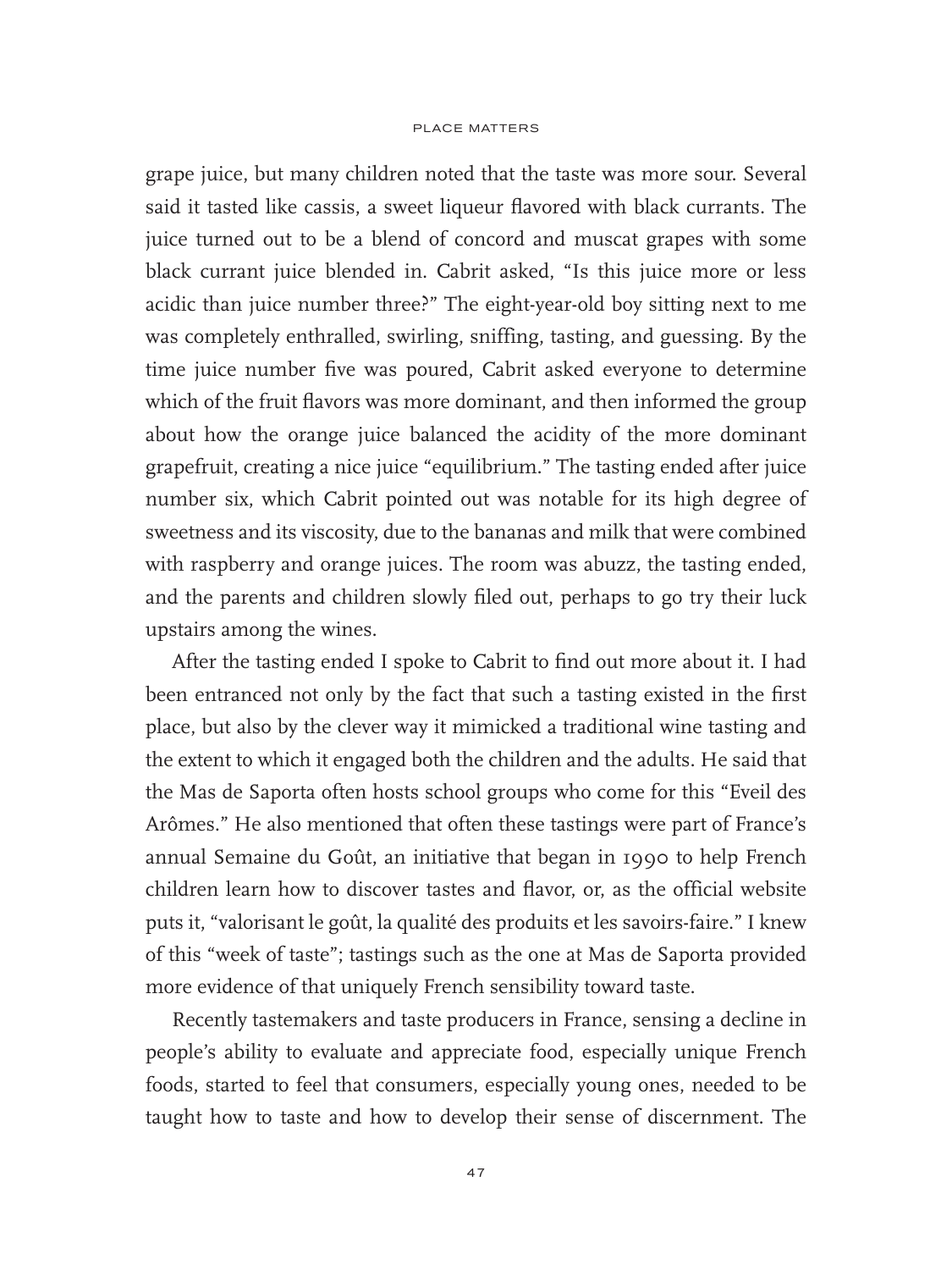"week of taste," it was hoped, would "offer clear information and education to all as to food origins, how foods are made, and their quality."58 Every October in schools throughout France lessons on taste are incorporated into the curriculum. In 2004 such lessons occurred in five thousand classes of primary school students. Such a taste education is disseminated by people the organization call "taste ambassadors," chefs, and other *artisans des métiers de bouche* who go into schools all over France to teach children. One lesson, similar to the juice tasting, introduces children to all the senses, with a concentration on taste and smell, while another explores the "tastes of France." These tastes are mapped onto the geography of France as "thirty terroirs," or regional specialties.59 At restaurants, hundreds of chefs also provide children and their families special menus emphasizing regional specialties.

Making a link between taste and farmers and farming is another important element of the "week of taste." As the Ministry of Agriculture states in official postings about the 2004 event, "L'agriculture donne du goût" (agriculture provides taste). The organization goes on to say, "What we eat, in the first instance, are the products of agriculture. At the heart of that moment are farmers [or agriculturalists], who provide our diverse and quality food."60 In this culture, the highly elaborated sense of taste is understood not to be purely physiological but also to encompass the physical and social environment creating the sensory experience. Or, as anthropologists put it, in France taste is a total social fact. Over the course of the "week of taste," as many as sixty sites around France host events to showcase regional foods and wines and educate consumers with educational panels and tastings. During the 2004 week Hervé Gaymard, the minister of agriculture, stated that such interventions will allow the French to have deeper knowledge by creating a fuller understanding of the nation's diverse *terroirs d'origine.*

The original impetus behind the Journée du Goût (which became the Semaine du Goût two years later) was the Collective du Sucre, an industry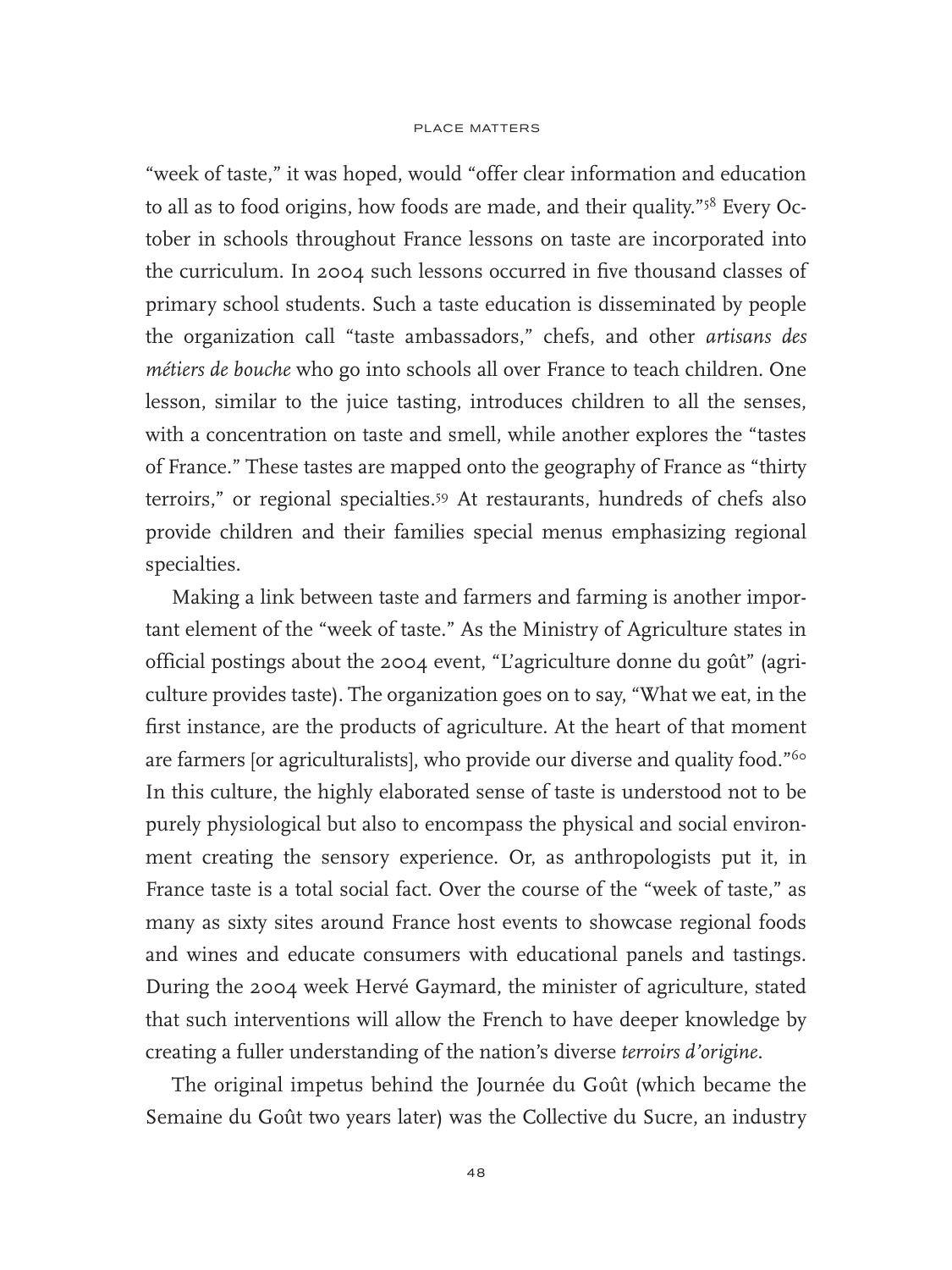organization, but other agricultural organizations later signed on, and in 2003 the French Ministry of Food, Agriculture, Fish, and Rural Affairs became a main government sponsor. The 2005 partners included the Ministry of Agriculture and numerous food product companies and lobbying organizations, including the event's founder, Collective du Sucre, as well as Rochefontaine (vegetables), Champion (small grocery stores), Baron de Lestac (Bordeaux wines), Neptune (mineral water), Sel de Camargue (salt), and more. Although this combination of invested parties may appear to resemble those behind the food expositions at American state agricultural affairs, in fact the French attempt to build consumer awareness by introducing pedagogies of taste into public schools is unique. The explicit analysis of taste and the connections between physiology and the environment in France marks a deep cultural difference between that country and the United States. Another difference between the two countries is the level of involvement by the "taste ambassadors." Above all, this community of government agencies, educational institutions, tastemakers, and food companies united around the desire to encourage discerning taste among schoolchildren embodies the unique French foodview, the intersection of taste, place, and agriculture.

Such a foodview in effect frames much of French government policy and practice on food and beverage, not simply the policies of the Ministry of Agriculture. The Ministry of Tourism created a new program, "The 100 Remarkable Taste Sites," promoting tourism to places all around France distinguished by their unique food and wine. A British website on travel and tourism in France has this to say about the program: "A 'site remarquable du goût' is a monument to taste, identified by a real product with a history and a strong identity, the presence of an exceptional heritage defined by its aesthetic value and its link with the product, a welcome area which enables visitors to link place and product and a synergy between the product, the heritage and the welcome—focusing on a name and a strong local organisation."<sup>61</sup> The lyrical language and nested phrasing indicate that this description was translated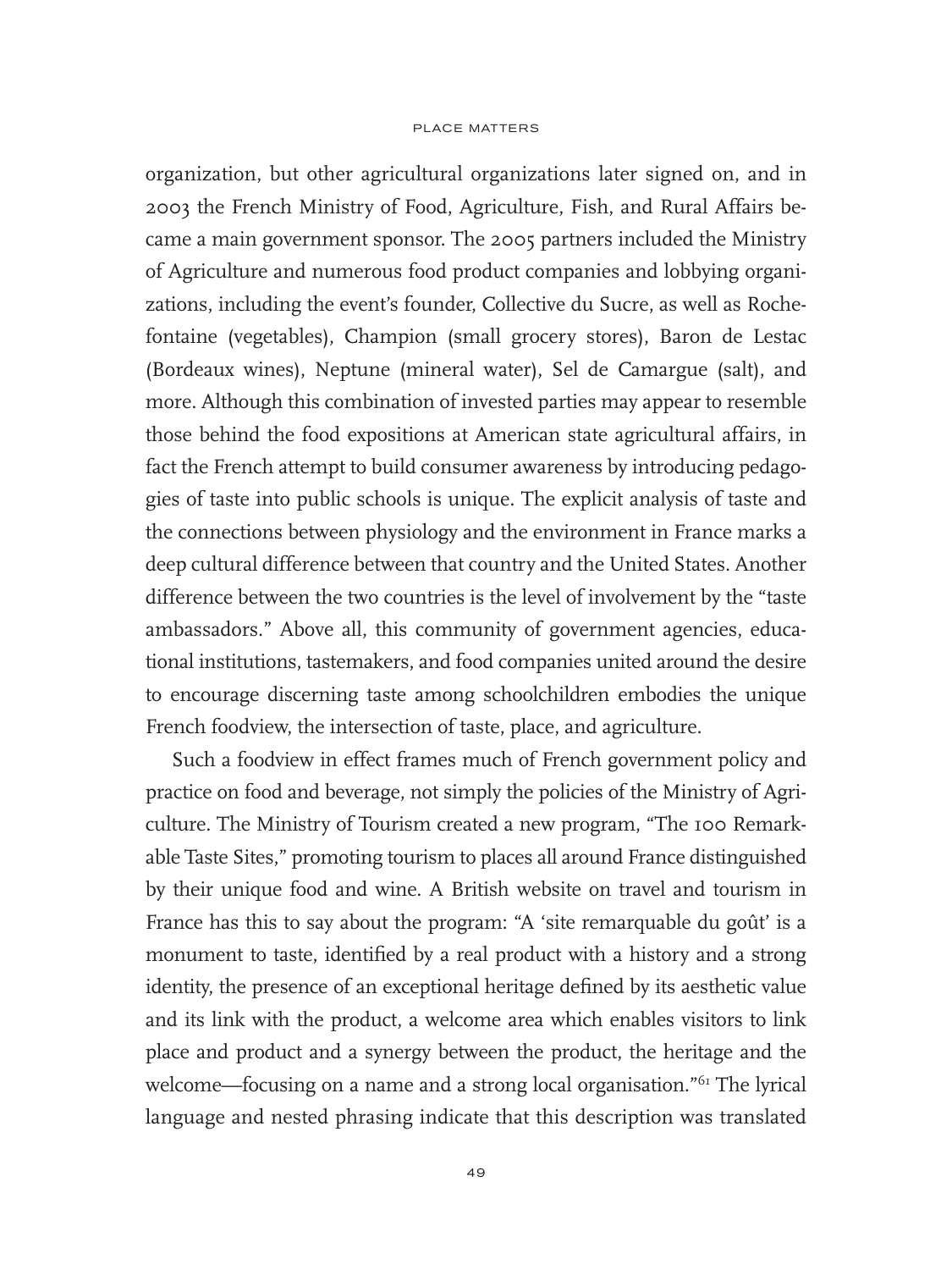directly from French. Nevertheless, the basic values are clear. A *site remarquable du goût* celebrates the taste of place.

While staying in Montpellier I visited Bouzigues, one of the one hundred remarkable taste sites. Located south of Montpellier on the Etang du Thau, a saltwater estuary of the Mediterranean, Bouzigues is a fishing village, but it is oyster farming that makes this little coastal town unusual. Historically, the primary activities here have been growing grapes for wine and fishing, along with the harvesting of some oysters. In the early twentieth century, however, a series of aquaculture experiments were conducted to see if oysters could be farm raised. (At the time, oysters were not only very popular in the region but were also an integral part of French haute cuisine.) The Oyster Museum, located at the end of a narrow street full of restaurants selling the town's signature oysters, details the story of local oyster farming, including the discovery that putting oyster seeds on ropes and hanging them off wooden platforms into the water was an excellent method of farming them. Bouzigues went on to become known in France and beyond for its succulent oysters, and one hundred years later it became a remarkable taste site. On the day I visited the little fishing town seemed sleepy and the museum was empty, but the restaurants were busy with people tasting the famed oysters, both raw and cooked.

In 2006 the Institut National des Appellations d'Origine teamed up with the 100 Sites Remarquable du Goût to create the Ateliers du Goût, a series of events highlighting AOC food and drink that come from designated "remarkable sites." The four events were intended to introduce journalists to the special tastes of the chosen food and drink (Chalosse beef and Armagnac, for example) and to promote an agriculture of "terroir and quality."62 One imagines that Curnonsky, de la Blache, and the *vignerons* of Champagne would be pleased with such an evening, which brought together the French Ministry of Tourism and the Ministry of Agriculture to celebrate France's unique terroirs and the goût du terroir of a steak and a brandy.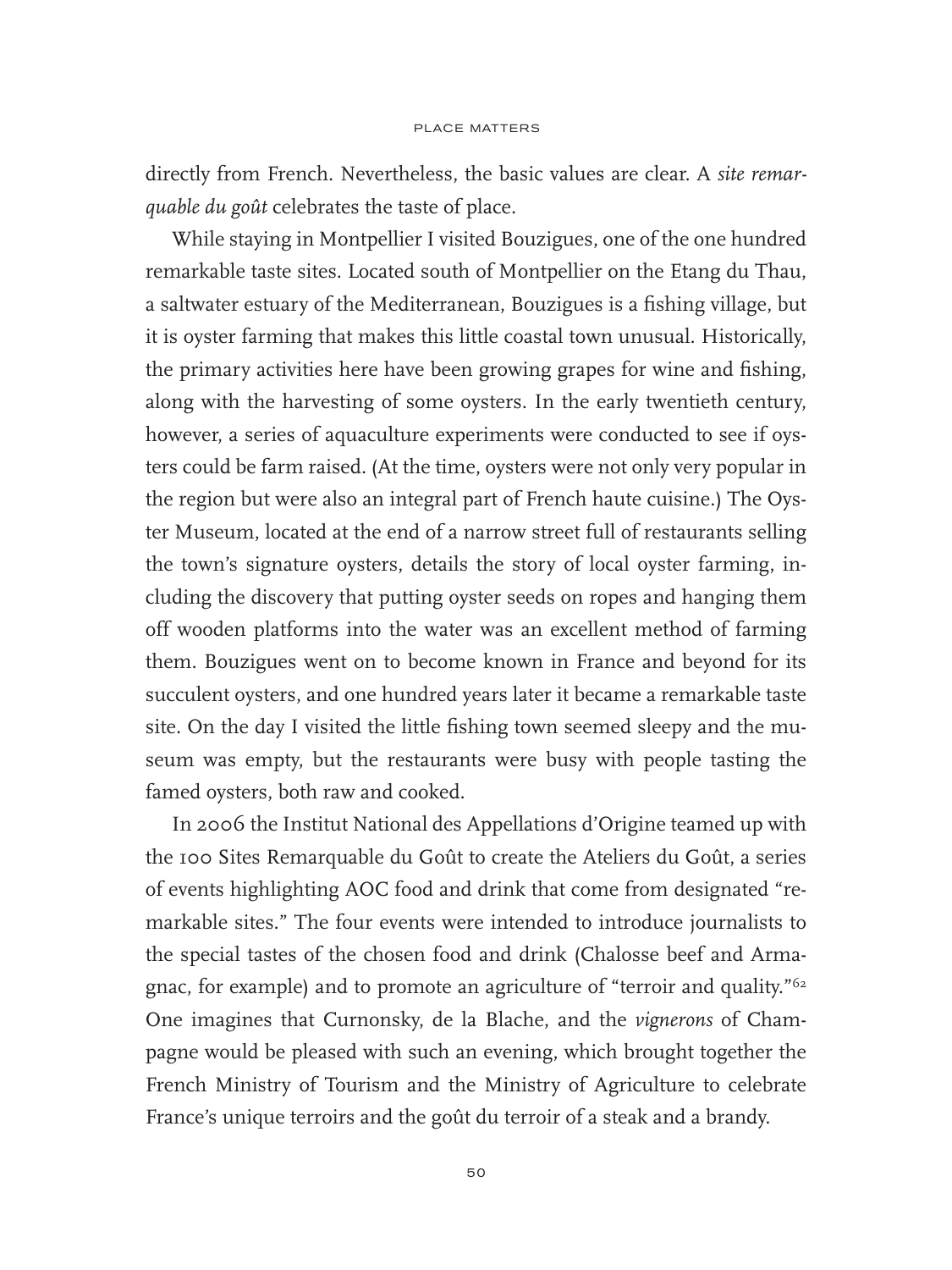# LOOKING FOR HOME

As we move into the twenty-first century, however, are all these French efforts to link taste, place, and agriculture and to educate people in taste discernment really an exercise in nostalgia, an attempt to recapture a bygone era? And if so, does this nostalgia extend beyond a taste memory for the foods and drinks of a region to encompass a certain way of life? The foodview based on terroir and goût du terroir initially elaborated a century ago as a means of protecting, preserving, and promoting artisan practices and regional identities allows the French, now primarily living in cities and towns, to flirt with a lifestyle more representative of the past than the present. But perhaps this rejection of progress makes perfect sense, for our modern times demand us to be so flexible and rational, yet we remain a sentient species. Should we not retain some control over our sensual pleasures?

In France terroir is often associated with *racines,* or roots, a person's history with a certain place. Local taste, or goût du terroir, is often evoked when an individual wants to remember an experience, explain a memory, or express a sense of identity. People will discuss *sentir le terroir,* to have the qualities (or even defects) of where you were born or live. *Gourmet* magazine explains to its American audience, "Even the most urbane boulevardier can become near-maudlin about his *terroir,* acknowledging roots reaching back to a province, a village, a family vegetable patch.... [H]is allegiance to the land of his fathers remains intact." In this form, taste in France mediates between the body and culture: the gustatory moment incorporates people's belief that the very soil, plants, climactic conditions, and animals make France a unique piece of the Earth rather than a nation among many others. And for the French, the moment when the earth travels to the mouth is a time of reckoning with local memory and identity.

Sociologist Barham also points to the French interest in documenting and preserving the nation's past, a fascination with *patrimoine:* "The taste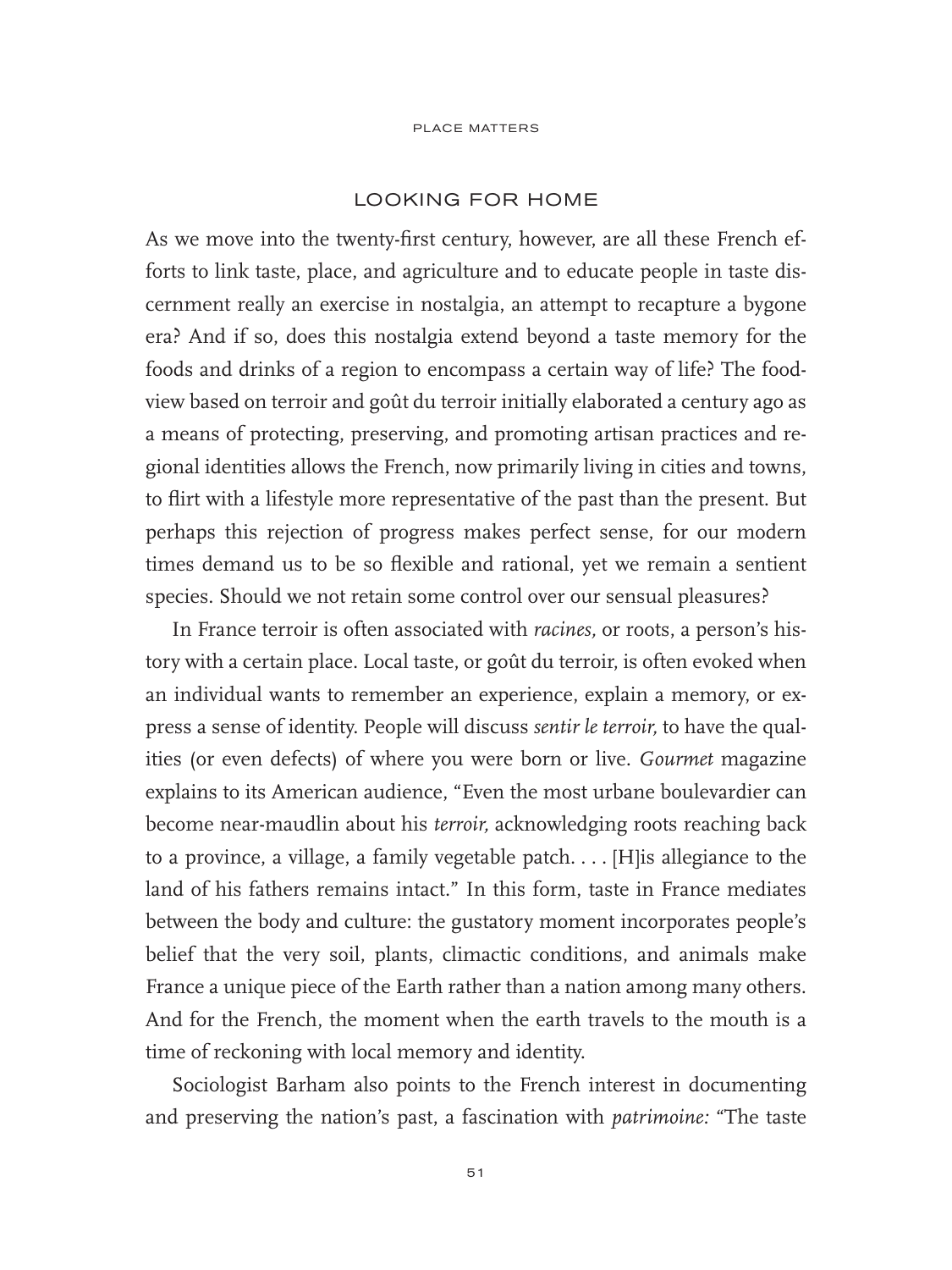for history in the form of 'produits de terroir,' therefore, reflects in part the ongoing construction of a collective representation of the past through food that is perhaps largely unconscious for consumers."63 The French foodview, this sensibility about food and drink, situates their tastes and celebrates their origins. Such a sensibility, especially since it is reinforced by many individual, collective, and government efforts, means that a piece of cheese or a glass of wine exists as much more than an object to be bought and sold on the marketplace. And as historian Kyri Claflin points out, the French government has a long history of intervening in the provision of food to the French people, creating a "moral" market and exchange system: "From the end of the eighteenth century on, even with the success of the free market in many areas of French life, foods were not considered commodities like any other."64 There is a long-standing tradition of cultural intervention into the agrarian and culinary economies, making place matter—a lot.

At the same time, the taste of place also reflects the conscious decisions and actions of various invested parties who have a stake in the well-being of rural France—both the countryside and its residents—whose inhabitants often compete with each other in their attempts to use the past to assert a new future. In that light, Barham sees that "AOCs are now clearly recognized as important contributors to the economic and agricultural structure of a region, as well as to its shared identity."65

In March 2000 in Castelnaud-la-Chappelle, I interviewed the operators of a small press that prints books related to the Dordogne region, including cookbooks, who argued that the emphasis on terroir has increased in the past thirty years, and that it is primarily a form of nostalgia. People are searching for their *racines,* or roots, as an antidote to their increasingly fastpaced urban lives. Only in the last ten years, they argued, have urban sophisticates begun to embrace *cuisine du terroir.* Earlier it was considered uncomplicated peasant food, heavy, often bland, and of no interest to cosmopolitan French people. The twenty-first-century understanding of the